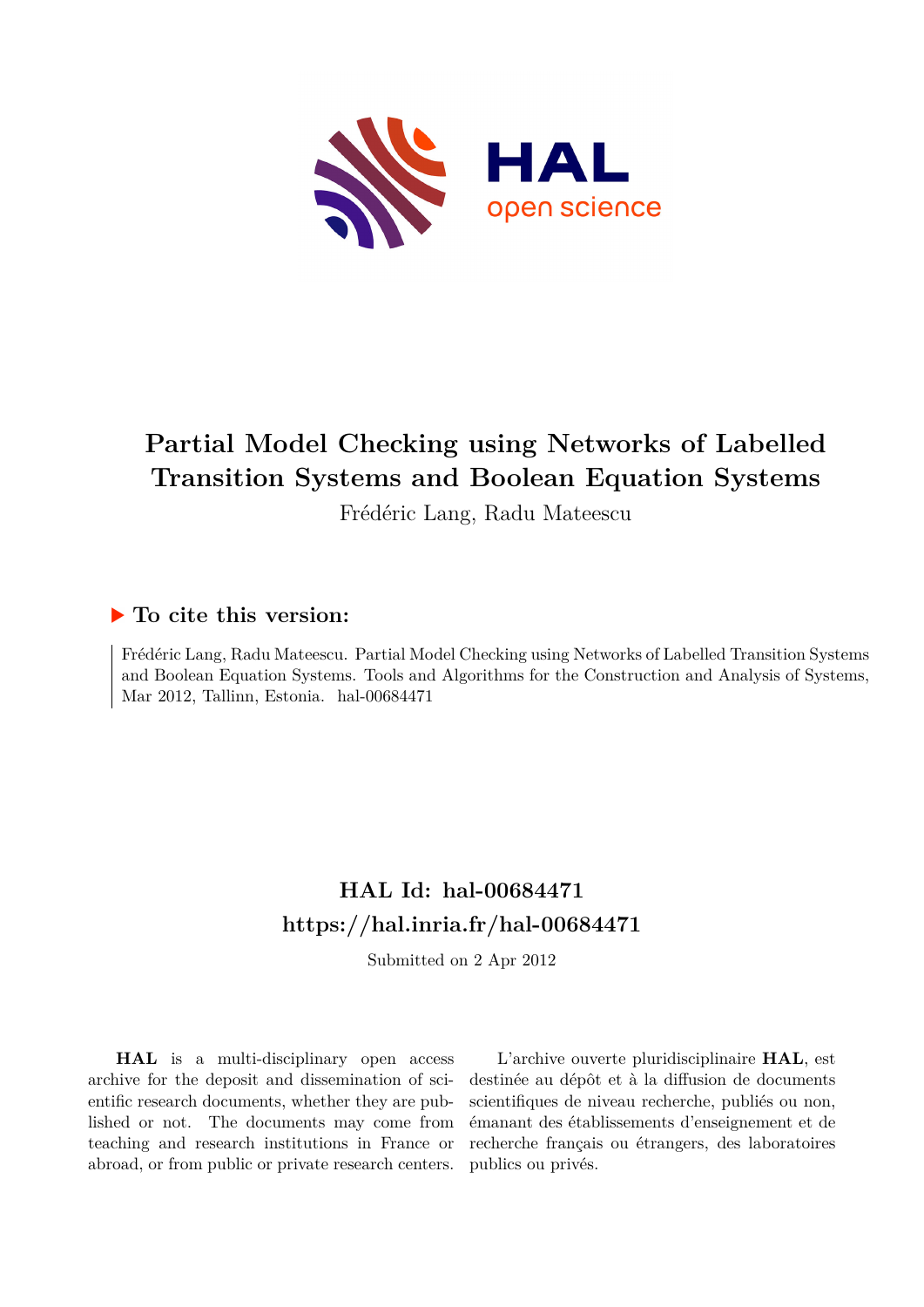## Partial Model Checking using Networks of Labelled Transition Systems and Boolean Equation Systems

Frédéric Lang and Radu Mateescu

VASY project team, INRIA Grenoble Rhône-Alpes/LIG, Montbonnot, France {Frederic.Lang,Radu.Mateescu}@inria.fr

Abstract. Partial model checking was proposed by Andersen in 1995 to verify a temporal logic formula compositionally on a composition of processes. It consists in incrementally incorporating into the formula the behavioural information taken from one process — an operation called quotienting — to obtain a new formula that can be verified on a smaller composition from which the incorporated process has been removed. Simplifications of the formula must be applied at each step, so as to maintain the formula at a tractable size. In this paper, we revisit partial model checking. First, we extend quotienting to the network of labelled transition systems model, which subsumes most parallel composition operators, including  $m$  among  $n$  synchronisation and parallel composition using synchronisation interfaces, available in the E-LOTOS standard. Second, we reformulate quotienting in terms of a simple synchronous product between a graph representation of the formula (called formula graph) and a process, thus enabling quotienting to be implemented efficiently and easily, by reusing existing tools dedicated to graph compositions. Third, we propose simplifications of the formula as a combination of bisimulations and reductions using Boolean equation systems applied directly to the formula graph, thus enabling formula simplifications also to be implemented easily and efficiently. Finally, we describe an implementation in the CADP (Construction and Analysis of Distributed Processes) toolbox and present some experimental results in which partial model checking uses hundreds of times less memory than on-the-fly model checking.

#### 1 Introduction

Concurrent safety critical systems can be verified using model checking [14], i.e., automatic evaluation of a temporal property against a model of the system. Although successful in many applications, model checking may face state explosion, particularly when the number of concurrent processes grows.

State explosion can be tackled by divide-and-conquer approaches regrouped under the vocable *compositional verification*, which take advantage of the compositional structure of the concurrent system. One such approach, which we call compositional model generation in this paper, consists in building the model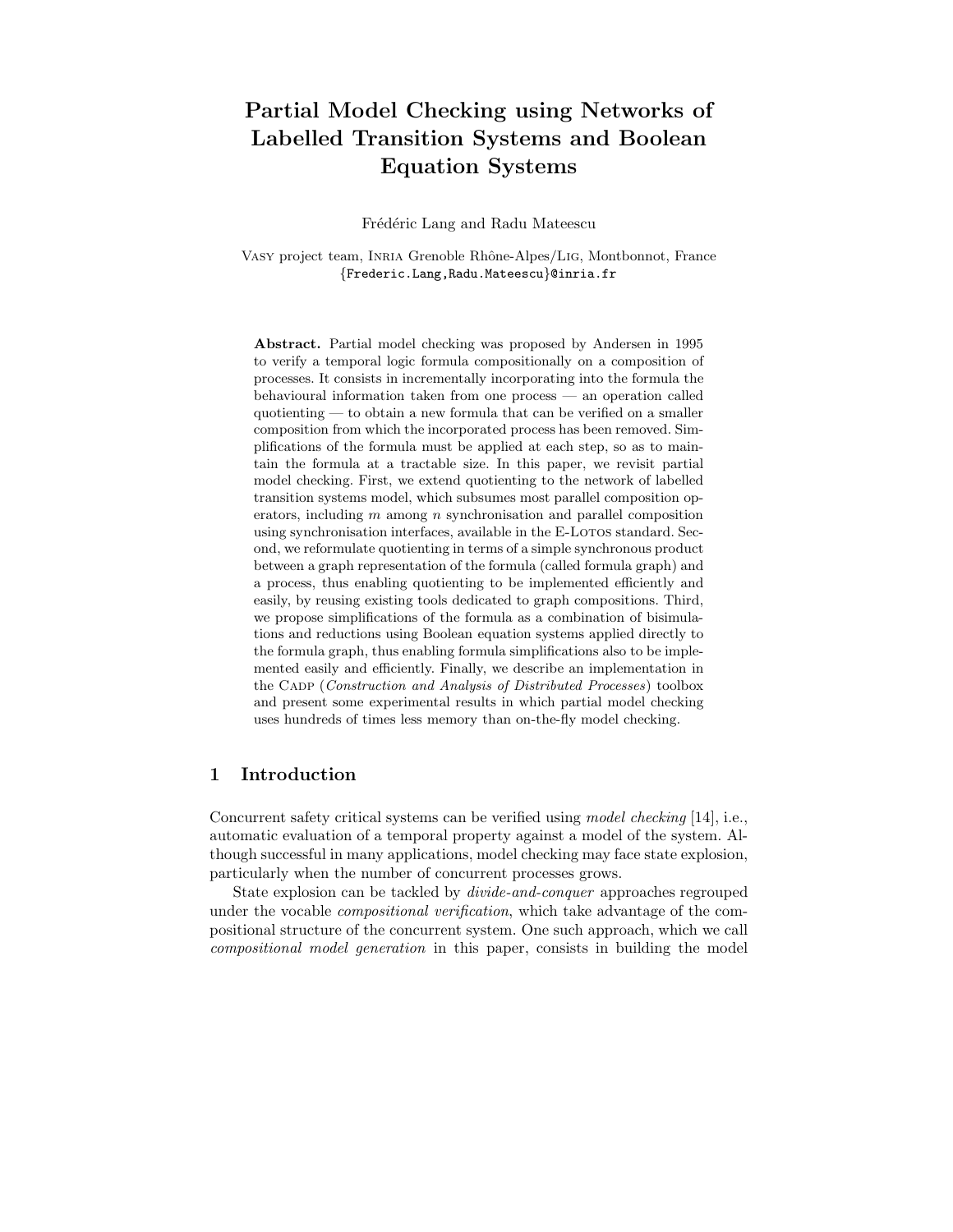#### 2 Frédéric Lang and Radu Mateescu

of the system — usually an LTS (*Labelled Transition System*) — in a stepwise manner, by successive compositions and minimisations modulo equivalence relations, possibly using interface constraints [23, 27] to avoid explosion of intermediate compositions. Tools using this approach [19, 28, 29, 16] are available in the CADP (*Construction and Analysis of Distributed Processes*) [20] toolbox.

In this paper, we explore a dual approach named partial model checking, proposed by Andersen [2, 4] for concurrent processes running asynchronously and composed using Ccs parallel composition and restriction operators. For a modal  $\mu$ -calculus [26] formula  $\varphi$  and a process composition  $P_1|| \dots ||P_n$ , Andersen uses an operation  $\varphi/\!\!/P_1$  called *quotienting* of the formula  $\varphi$  w.r.t. the process  $P_1$ , so that  $P_1|| \dots ||P_n$  satisfies  $\varphi$  if and only if the smaller composition  $P_2|| \dots ||P_n$ satisfies  $\varphi/\!\!/P_1$ . In addition, simplifications can (must) be applied to  $\varphi/\!\!/P_1$  to reduce its size. Partial model checking is the incremental application of quotienting and simplifications, so that state explosion is avoided if the size of intermediate formulas can be kept sufficiently small.

Partial model checking has been adapted and used successfully in various contexts, such as state-based models [5, 6], synchronous state/event systems [10], and timed systems [9, 12, 31–33]. It has also been specialised for security properties [34]. More recently, it has been generalised to the full Ccs process algebra, with an application to the verification of parameterised systems  $[8]$ .

In this paper, we focus on partial model checking of the modal  $\mu$ -calculus applied to (untimed) concurrent asynchronous processes. By considering only binary associative composition operators, previous works [2, 4, 8] are not directly applicable to more general operators, such as  $m$  among  $n$  synchronisation and parallel composition by synchronisation interfaces [21], present in the E-LOTOS standard and variants [13, 25]. Our first contribution in this paper is thus a generalisation of partial model checking to networks of Ltss [28], a general model that subsumes parallel composition, hiding, cutting, and renaming operators of standard process languages (Ccs, Csp,  $\mu$ CRL, LOTOS, E-LOTOS, etc.).

In realistic cases, partial model checking handles huge formulas and processes, thus requiring efficient implementations. Our second contribution is a reformulation of quotienting as a simple synchronous product, which can itself be represented in the network model, between a graph representing the formula (called a formula graph) and the behaviour graph of a process, thus enabling efficient implementation using existing tools dedicated to graph manipulations. Our third contribution is the reformulation of formula simplifications as a combination of graph reductions and partial evaluation of the formula graph using a Bes (*Boolean Equation System*) [1]. Verifying modal  $\mu$ -calculus formulas of arbitrary alternation depth is generally exponential in the size of the process graph, while verifying the alternation-free fragment remains of linear complexity. Our fourth contribution is a specialisation of the technique to alternation-free  $\mu$ -calculus formulas. Finally, we present an implementation in Cadp and a case-study that illustrates the complementarity between partial and on-the-fly model checking.

*Paper Overview.* The modal  $\mu$ -calculus is presented in Sect. 2, networks of LTSs in Sect. 3, the generalisation of quotienting to networks and its reformulation as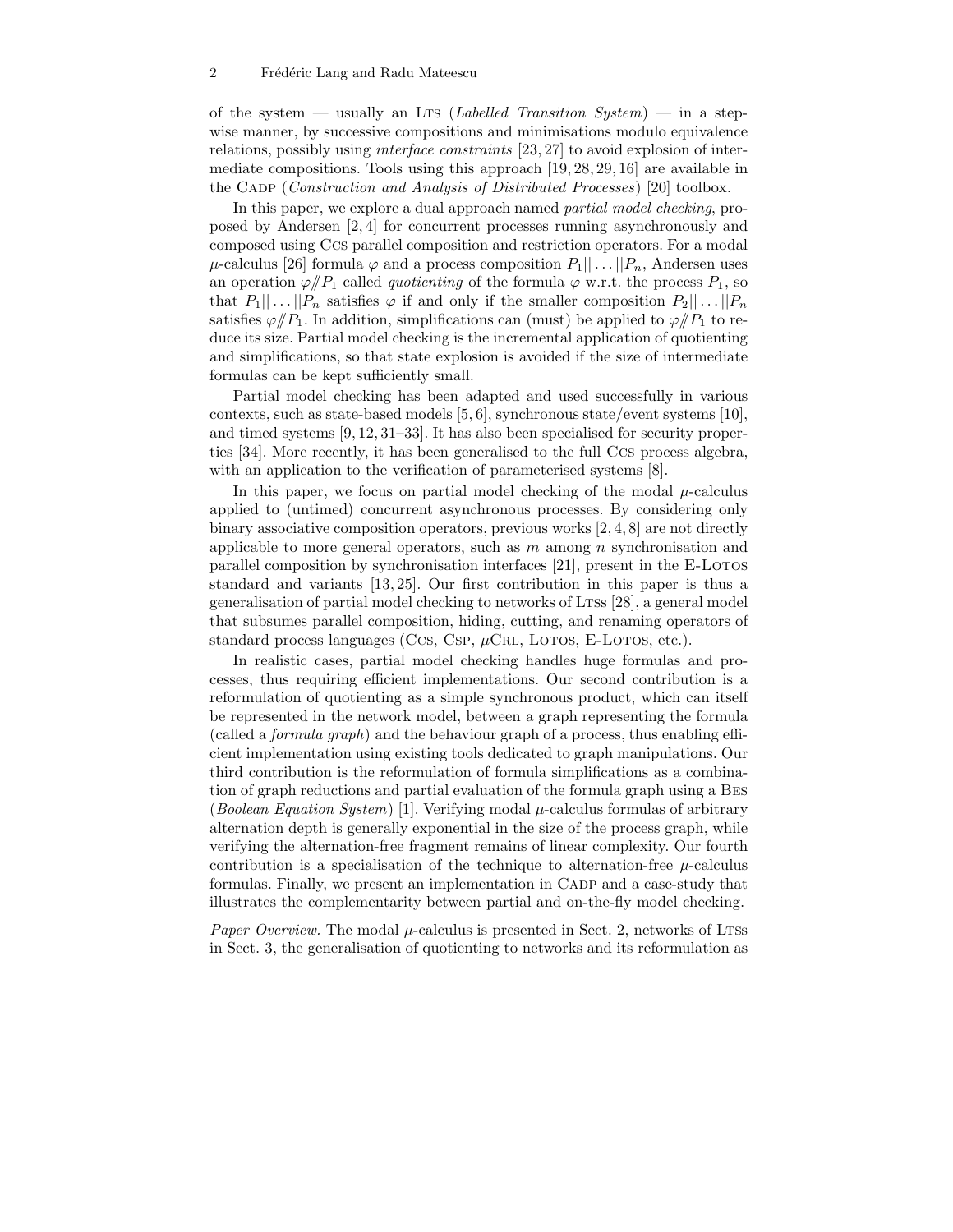a synchronous product in Sect. 4, simplification rules in Sect. 5, rules specific to alternation-free  $\mu$ -calculus formulas in Sect. 6, our implementation in Sect. 7, a case study in Sect. 8, and concluding remarks in Sect. 9.

### 2 The Modal  $\mu$ -Calculus

An Lts (Labelled Transition System) is a tuple  $(\Sigma, A, \longrightarrow, s_0)$ , with  $\Sigma$  a set of states, A a set of labels,  $\longrightarrow \subseteq \Sigma \times A \times \Sigma$  the (labelled) transition relation, and  $s_0 \in \Sigma$  the initial state. Properties of LTSs can be expressed in the modal  $\mu$ -calculus [26], whose syntax and semantics are defined in the table below.

| $\varphi ::= f f$             | $\mathbf{f} \mathbf{f} \parallel \rho = \emptyset$                                                                                                    |
|-------------------------------|-------------------------------------------------------------------------------------------------------------------------------------------------------|
| $\Box \varphi_0$              | $\llbracket \neg \varphi_0 \rrbracket \rho = \varSigma \setminus \llbracket \varphi_0 \rrbracket \rho$                                                |
| $\varphi_1 \vee \varphi_2$    | $\llbracket \varphi_1 \vee \varphi_2 \rrbracket \rho = \llbracket \varphi_1 \rrbracket \rho \cup \llbracket \varphi_2 \rrbracket \rho$                |
| $\langle a \rangle \varphi_0$ | $[\![(a) \varphi_0]\!] \rho = \{s \in \Sigma \mid s \xrightarrow{a} s' \wedge s' \in [\![(\varphi_0]\!] \rho\}$                                       |
| X                             | $  X   \rho = \rho(X)$                                                                                                                                |
| $\mu X.\varphi_0$             | $\llbracket \mu X.\varphi_0 \rrbracket \rho = \bigcap \{ U \subseteq \Sigma \mid \llbracket \varphi_0 \rrbracket (\rho \oslash [U/X]) \subseteq U \}$ |

Formulas  $(\varphi)$  are built from Boolean connectors, the possibility modality  $(\langle \rangle)$ , and the minimal fix-point operator  $(\mu)$  over propositional variables X. We write  $f(v(\varphi))$  (resp. bv $(\varphi)$ ) for the set of variables free (resp. bound) in  $\varphi$  and call a *closed formula* any formula  $\varphi$  s.t. fv  $(\varphi) = \emptyset$ . We assume that all bound variables have distinct names, and for  $X \in \mathsf{bv}(\varphi)$ , we write  $\varphi[X]$  for the (unique) sub-formula of  $\varphi$  of the form  $\mu X.\varphi_0$ . Given  $\varphi_1$  and  $\varphi_2$ , we write  $\varphi_1[\varphi_2/X]$  for substituting all free occurrences of X in  $\varphi_1$  by  $\varphi_2$ . Derived operators are defined as usual:  $\mathbf{t} = \neg \mathbf{f}, \varphi_1 \wedge \varphi_2 = \neg(\neg \varphi_1 \vee \neg \varphi_2), [a] \varphi_0 = \neg \langle a \rangle \neg \varphi_0$  (necessity modality), and  $\nu X.\varphi_0 = \neg \mu X.\neg \varphi_0[\neg X/X]$  (maximal fix-point operator).

A propositional context  $\rho$  is a partial function mapping propositional variables to sets of states and  $\rho \oslash [U/X]$  stands for a propositional context identical to ρ except that X is mapped to U. The interpretation  $\llbracket \varphi \rrbracket$  ρ (also written  $\llbracket \varphi \rrbracket$  if ρ is empty) of a state formula on an LTS in a propositional context  $\rho$  (which maps each variable free in  $\varphi$  to a set of states) denotes the subset of states satisfying  $\varphi$ in that context. The Boolean connectors are interpreted as usual in terms of set operations. The possibility modality  $\langle a \rangle \varphi_0$  (resp. the necessity modality  $[a] \varphi_0$ ) denotes the states for which some (resp. all) of their outgoing transitions labelled by a lead to states satisfying  $\varphi_0$ . The minimal fix-point operator  $\mu X.\varphi_0$  (resp. the maximal fix-point operator  $\nu X.\varphi_0$  denotes the least (resp. greatest) solution of the equation  $X = \varphi_0$  interpreted over the complete lattice  $\langle 2^{\Sigma}, \emptyset, \Sigma, \cap, \cup, \subseteq \rangle$ . A state s satisfies a closed formula  $\varphi$  if and only if  $s \in [\varphi]$ .

To ensure a proper definition of fix-point operators, it suffices that formulas  $\varphi$  are syntactically monotonic [26], i.e., have an even number of negations on every path between a variable occurrence X and the  $\mu$  or  $\nu$  operator that binds X. Negations can then be eliminated from formulas using the identities defining the derived operators. We write  $\hat{\varphi}$  the formula obtained after eliminating all negations in  $\varphi$ . A formula  $\varphi$  is *alternation-free* if there is no sub-formula of  $\hat{\varphi}$  of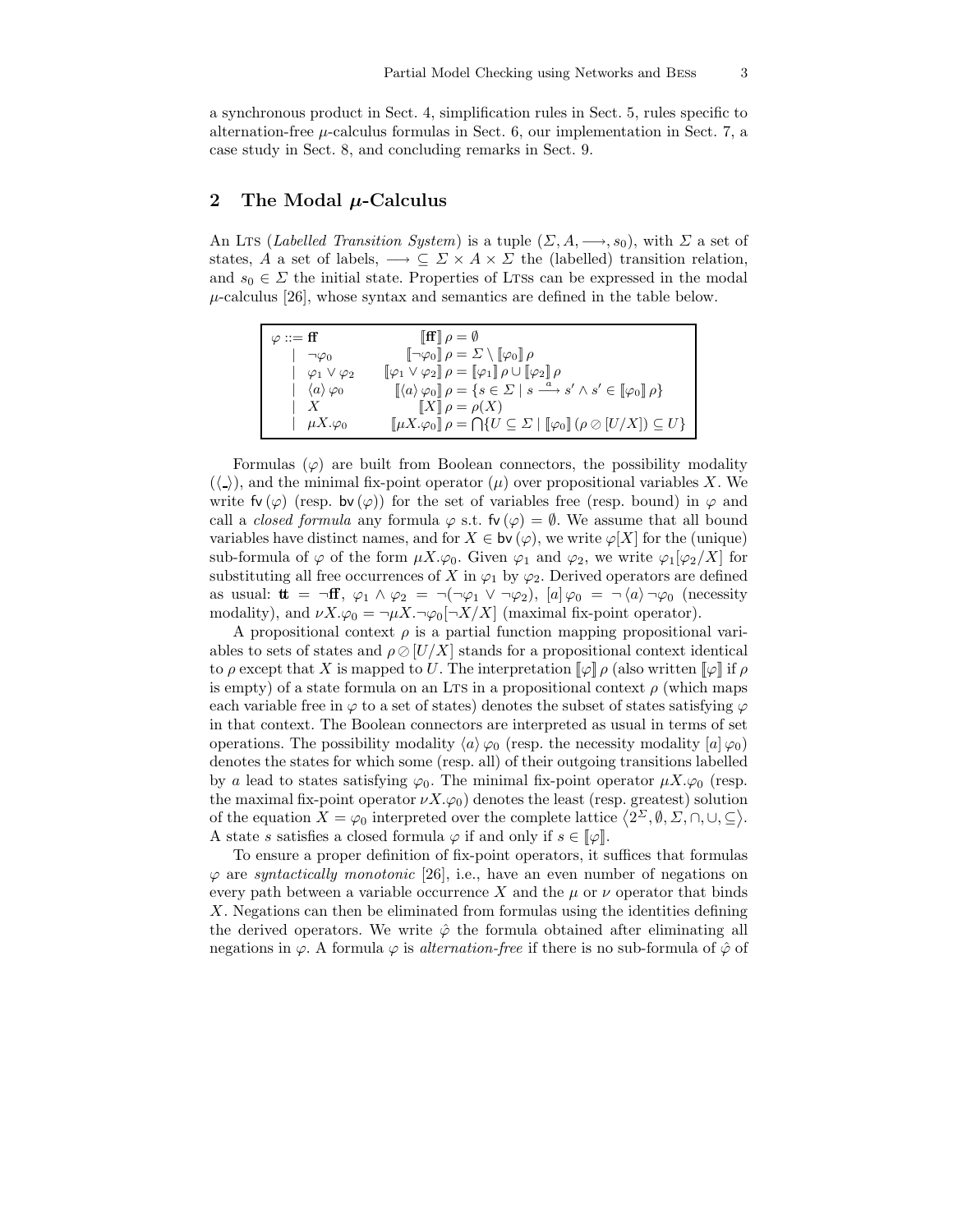the form  $\mu X.\varphi_1$  (resp.  $\nu X.\varphi_1$ ) containing a sub-formula of the form  $\nu Y.\varphi_2$  (resp.  $\mu Y.\varphi_2$ ) such that  $X \in \text{fv}(\varphi_2)$ . The *fix-point sign* of a variable X in  $\varphi$  is  $\mu$  (resp. ν) if  $\hat{\varphi}[X]$  has the form  $\mu X.\varphi$  (resp. νX. $\varphi$ ).

In this paper, we consider *block-labelled* formulas  $\varphi$  in which each propositional variable  $X$  is labelled by a unique natural number  $k$ , called its block number. Initially, we require that in every sub-formula of  $\hat{\varphi}$  of the form  $\mu X^k \cdot \varphi_0$ (resp.  $\nu X^k \cdot \varphi_0$ ), every sub-formula  $\mu Y^{k'} \cdot \varphi_1$  (resp.  $\nu Y^{k'} \cdot \varphi_1$ ) satisfies  $k' \geq k$ , and every sub-formula  $\nu Y^{k'} \cdot \varphi_1$  (resp.  $\mu Y^{k'} \cdot \varphi_1$ ) satisfies  $k' > k$ . In addition, variables bound in disjoint sub-formulas may have the same block number only if they have the same fix-point sign, and by convention, block number 0 must be a  $\mu$ -block (so that  $k > 0$  in any formula  $\nu X^k \cdot \varphi$ ). We write blocks( $\varphi$ ) the set of block numbers occurring in  $\varphi$ . A block-labelled formula  $\varphi$  is *alternation-free* if  $k' \geq k$  for all  $X^k$  ∈ bv $(\varphi)$  and all  $Y^{k'}$  ∈ fv $(\varphi[X^k])$ . Any unlabelled formula is alternation-free if and only if it can be block-labelled to satisfy that constraint.

In the remainder of this paper, we will consider block-labelled formulas  $\varphi$  in disjunctive form, i.e., built only using the operators shown in the table above.

### 3 Networks of LTSs

Networks of LTSs (or networks for short) are inspired from the Mec [7] and Fc2 [11] synchronisation vectors and were introduced in [28] as an intermediate model to represent compositions of LTSs using various operators.

*Background.* We write  $n \cdot m$  for the set of integers ranging from n to m, or the empty set if  $n > m$ . A vector **v** of size n is a total function on 1..n. For  $i \in 1..n$ , we write  $\mathbf{v}[i]$  for  $\mathbf{v}$  applied to i, denoting the element of  $\mathbf{v}$  stored at index i. We write  $(e_1, \ldots, e_n)$  for the vector **v** of size n such that  $(\forall i \in 1..n)$  **v**[i] = e<sub>i</sub>. In particular, () is a vector of size 0. Given  $n \geq 1$  and  $i \in 1..n$ ,  $\mathbf{v}_{\setminus i}$  denotes the projection of **v** on to the set of indices  $1..n \setminus \{i\}$ , defined as the vector of size  $n-1$  such that  $(\forall j \in 1..i-1)$   $\mathbf{v}_{\setminus i}[j] = \mathbf{v}[j]$  and  $(\forall j \in i..n-1)$   $\mathbf{v}_{\setminus i}[j] = \mathbf{v}[j+1]$ .

A network of LTSs N of size n is a pair  $(S, V)$ , where S is a vector of LTSs (called *individual LTSs*) of size n, and V is a set of *synchronisation rules*, each rule having the form  $(t, a)$  with a a label and t a vector of size n, called the synchronisation vector, of labels and occurrences of a special symbol  $\bullet$  distinct from any label. We write  $\Sigma_i$ ,  $A_i$ ,  $\longrightarrow_i$ , and  $s_i^0$  for the sets of states and labels, the transition relation, and the initial state of  $S[i]$ . N can be associated to a (global) LTS lts (N) which is the parallel composition of individual LTSs. Each  $(t, a) \in V$ defines transitions labelled by  $\alpha$ , obtained either by synchronisation (if more than one index i is such that  $\mathbf{t}[i] \neq \bullet$ ) or by interleaving (otherwise) of individual Lts transitions. Formally,  $\mathsf{lts}(N) = (\Sigma, A, \longrightarrow, \mathbf{s}_0)$ , where  $\Sigma = \Sigma_1 \times \ldots \times \Sigma_n$ ,  $A = \{a \mid (\mathbf{t}, a) \in V\}, \mathbf{s}_0 = (s_1^0, \dots, s_n^0), \text{and } \longrightarrow \text{is the smallest relation satisfying:}$ 

$$
(\mathbf{t}, a) \in V \land (\forall i \in 1..n) \left( \begin{matrix} (\mathbf{t}[i] = \bullet \land \mathbf{s'}[i] = \mathbf{s}[i]) \lor \\ (\mathbf{t}[i] \neq \bullet \land \mathbf{s}[i] \xrightarrow{\mathbf{t}[i]} \mathbf{s'}[i]) \end{matrix} \right) \Rightarrow \mathbf{s} \xrightarrow{a} \mathbf{s'}
$$

A(t) denotes the set of active LTS (indices), defined by  $\{i \mid i \in 1..n \wedge \mathbf{t}[i] \neq \bullet\}.$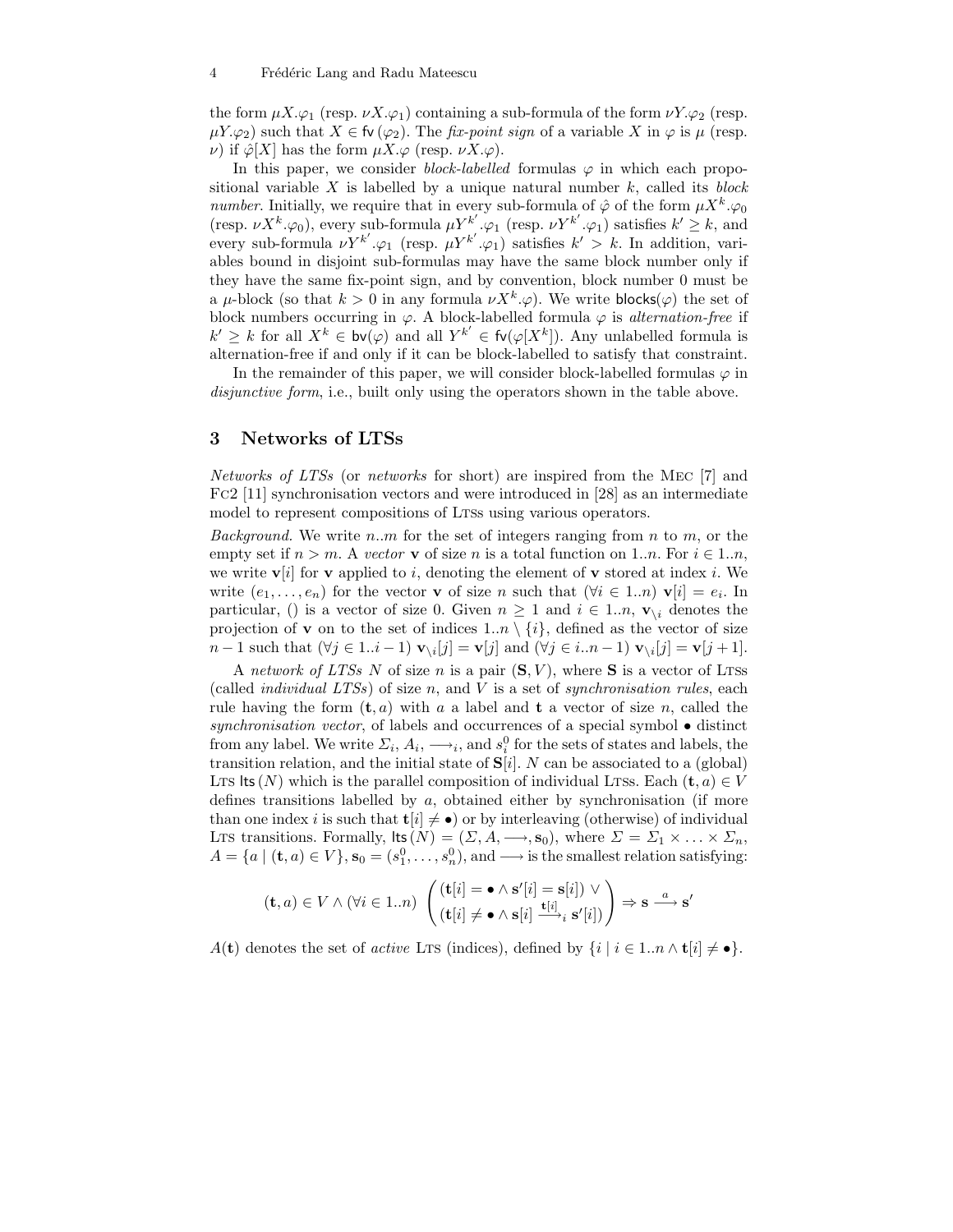

Fig. 1. Labelled Transition Systems for N defined in Ex. 1

Example 1. Let a, b, c, and d be labels, and  $P_1$ ,  $P_2$ , and  $P_3$  be the processes defined in Fig. 1 (top), where 0's denote initial states. Let  $N = ((P_1, P_2, P_3), V)$ with  $V = \{((a, a, \bullet), a), ((a, \bullet, a), a), ((b, b, b), b), ((c, c, \bullet), \tau), ((\bullet, \bullet, d), d)\}\text{, whose}$ global Lts is in Fig. 1 (bottom left). The first two rules express a nondeterministic synchronisation on a between either  $P_1$ ,  $P_2$  or  $P_1$ ,  $P_3$ . The third rule expresses a multiway synchronisation on b. The fourth rule yields an internal  $(\tau)$ transition. The fifth rule expresses full interleaving of transitions labelled by d.

The network of LTSs model subsumes most hiding, renaming, cutting, and parallel composition operators present in process algebras (Ccs, Csp, LOTOS,  $\mu$ CRL, etc.), but also more expressive operators, such as m among n synchronisation and parallel composition using synchronisation interfaces [21] present in E-Loros [25] and Loros NT [13]. For instance, the rules  $\{( (a, a, \bullet), a), ((a, \bullet, a), a), ((\bullet, a, a), a) \}$  realize 2 among 3 synchronisation on a. Sub-network extraction. Computing the interactions of a process  $P_i$  with its environment in a composition of processes  $||_{j\in 1..n}P_j$  is easy when  $||$  is a binary and associative parallel composition operator, since  $||_{j\in 1..n}P_j = P_i || (||_{j\in 1..n\setminus\{i\}}P_j).$ However, as argued in [21], binary and associative parallel composition operators are of limited use when considering, e.g., m among n synchronisation. A more involved operation named *sub-network extraction* is necessary for networks.  $N = (\mathbf{S}, V)$  being a network of size n, we assume a function  $\alpha(\mathbf{t}, a)$  that assigns an unused label to each  $(\mathbf{t}, a) \in V$ . Given  $i \in 1..n$ , we define  $N_{\setminus i} = (\mathbf{S}_{\setminus i}, V_{\setminus i})$  the sub-network of N modeling the environment of  $S[i]$  in N, where  $V_{\setminus i} = \{(\mathbf{t}_{\setminus i}, a) \mid$  $(\mathbf{t},a) \in V \wedge i \notin A(\mathbf{t})\} \cup \{(\mathbf{t}_{\setminus i}, \alpha(\mathbf{t},a)) \mid (\mathbf{t},a) \in V \wedge \{i\} \subset A(\mathbf{t})\}.$  N is semantically equivalent to the network  $((\mathbf{S}[i], \mathsf{Its}(N_{\setminus i})), V')$  with V' the following set of rules, which define the interactions between  $S[i]$  and  $N_{\setminus i}$ :

$$
\{ ((\bullet, \quad a), \quad a) \mid (\mathbf{t}, a) \in V \land i \notin A(\mathbf{t}) \} \cup \{ ((\mathbf{t}[i], \alpha(\mathbf{t}, a)), a) \mid (\mathbf{t}, a) \in V \land \{i\} \subset A(\mathbf{t}) \} \cup \{ ((a, \quad \bullet), \quad a) \mid (\mathbf{t}, a) \in V \land \{i\} = A(\mathbf{t}) \}
$$

Each  $\alpha(\mathbf{t}, a)$  is a unique interaction label between  $\mathbf{S}[i]$  and  $N_{\setminus i}$ , which aims at avoiding erroneous interactions in case of nondeterministic synchronisation.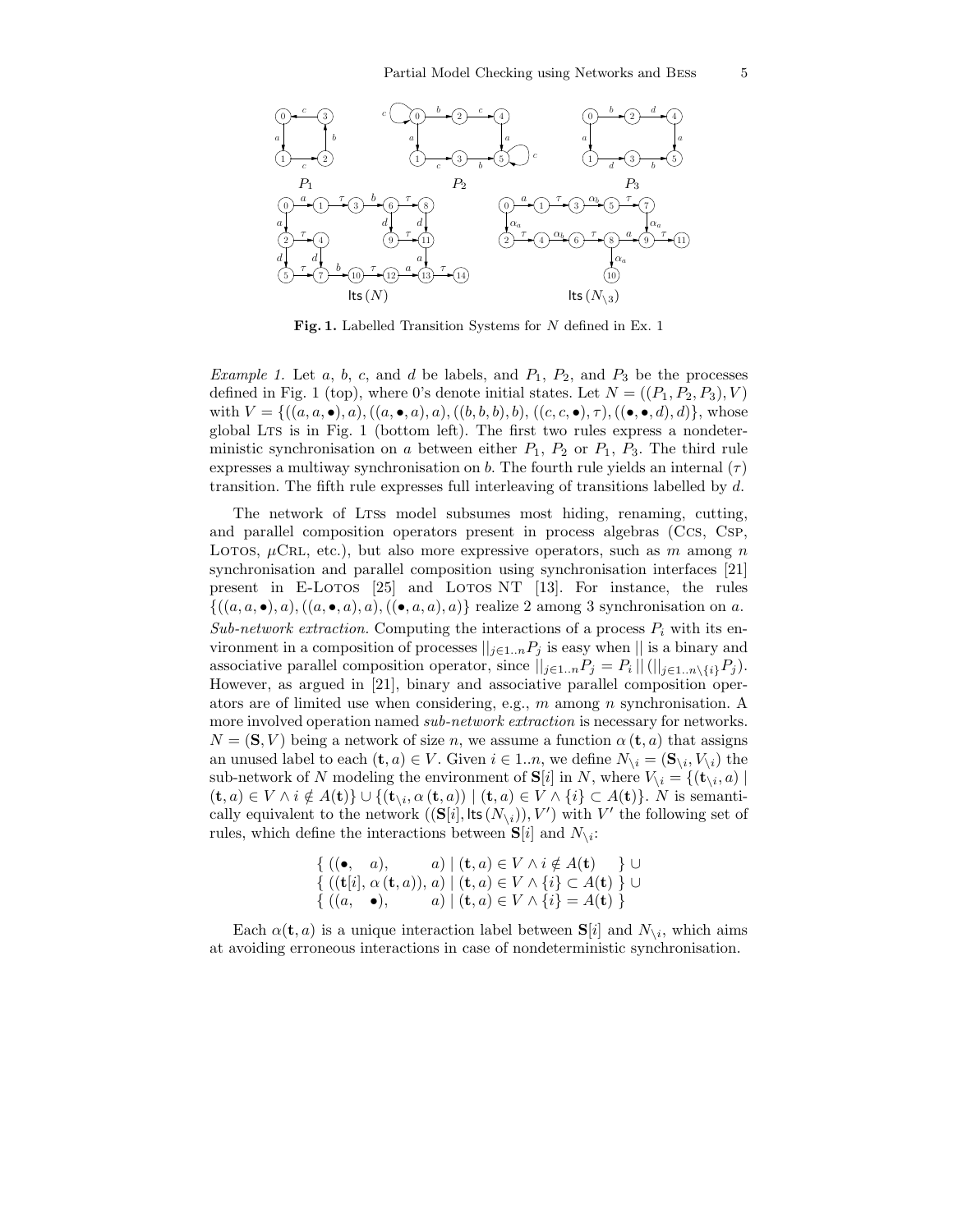*Example 2.* N being defined in Ex. 1,  $N_{\setminus 3}$  has vector of LTSs  $(P_1, P_2)$  and rules  $\{((a, a), a), ((a, \bullet), \alpha_a), ((b, b), \alpha_b), ((c, c), \tau)\}\$  with  $\alpha_a = \alpha((a, \bullet, a), a)$  and  $\alpha_b =$  $\alpha((b, b, b), b)$ ; lts $(N_{\setminus 3})$  is depicted in Fig. 1 (bottom right); Composing it with  $P_3$  using  $\{((\bullet, a), a), ((a, \alpha_a), a), ((b, \alpha_b), b), ((\bullet, \tau), \tau), ((d, \bullet), d)\}$  yields lts(N).

Note that if a had been used instead of  $\alpha_a$  in the above synchronisation rules, then the composition of  $N_{\setminus 3}$  with  $P_3$  would have enabled, in addition to the (correct) binary synchronisations on a between  $P_1$  and  $P_2$  and between  $P_1$  and  $P_3$ , the (incorrect) multiway synchronisation on a between the three of  $P_1, P_2$ , and  $P_3$ . Indeed, the label a resulting from the synchronisation between  $P_1$  and  $P_2$  in  $N_{\setminus 3}$  — rule  $((a, a), a)$  in  $N_{\setminus 3}$  — could synchronise with the label a in  $P_3$ — rule  $((a, a), a)$  in the composition between  $N_{\setminus 3}$  and  $P_3$ . Note however that  $\mathbf{t}[i]$ can be used instead of  $\alpha(t, a)$  when the network does not have nondeterministic synchronisation on  $\mathbf{t}[i]$ , as is the case for b and  $\alpha_b$  in this example. In this paper we use  $\alpha(\mathbf{t}, a)$  uniformly to avoid complications.

#### 4 Quotienting for Networks using Networks

To check a closed formula  $\varphi$  on a network  $N = (\mathbf{S}, V)$ , one can choose an LTS  $S[i]$ , compute the quotient of the formula  $\varphi$  with respect to  $S[i]$ , and check the resulting quotient formula on the smaller (at least in number of individual LTSs, but also hopefully in global LTS size) network  $N_{\setminus i}$ . The quotient formula is written  $\varphi/\!\!/_i^{\emptyset}$  s<sup>i</sup> and defined as follows for formulas in disjunctive form:

$$
\begin{aligned}\n\mathbf{f} \parallel_{i}^{B} s &= \mathbf{f} \qquad X^{k} \parallel_{i}^{B} s = \varphi[X^{k}] \parallel_{i}^{B} s \\
(\neg \varphi_{0}) \parallel_{i}^{B} s &= \neg (\varphi_{0} \parallel_{i}^{B} s) \qquad (\varphi_{1} \vee \varphi_{2}) \parallel_{i}^{B} s = (\varphi_{1} \parallel_{i}^{B} s) \vee (\varphi_{2} \parallel_{i}^{B} s) \\
(\mu X^{k} \cdot \varphi_{0}) \parallel_{i}^{B} s &= \begin{cases}\nX^{k} & \text{if } X^{k} \in B \\
\mu X^{k} \cdot (\varphi_{0} \parallel_{i}^{B} \cup \{X^{k}\} s) & \text{otherwise}\n\end{cases} \\
(\langle a \rangle \varphi_{0}) \parallel_{i}^{B} s &= \bigvee_{(\mathbf{t}, a) \in V} \begin{pmatrix}\n(\begin{array}{cc} i \notin A(\mathbf{t}) \land & \langle a \rangle \ (\varphi_{0} \parallel_{i}^{B} s) \end{array}) \lor \\
(\{i\} \subseteq A(\mathbf{t}) \land \bigvee_{s \in \mathbb{N}_{i} s'} \langle \alpha(\mathbf{t}, a) \rangle \ (\varphi_{0} \parallel_{i}^{B} s') \end{array}) \vee \\
(\langle a \rangle \varphi_{0} \parallel_{i}^{B} s')\n\end{pmatrix}\n\end{aligned}
$$

This definition generalises Andersen's [2], specialised for Ccs, to networks. The major difference is the definition of  $(\langle a \rangle \varphi_0) / \int_i^B s$ , Ccs composition corresponding to vectors  $((a, \bullet), a), ((\bullet, a), a),$  or  $((a, \overline{a}), \tau), a$  and  $\overline{a}$  being an action and its *co-action*, making the use of special labels  $\alpha(t, a)$  not necessary. A slightly minor difference is that we use  $\mu$ -calculus terms instead of equations. Any subformula produced by quotienting has the same block number as the original sub-formula, reflecting the order of equation blocks in Andersen's work. The set B keeps track of new variables already introduced in the quotient formula. Quotienting is well-defined, because formulas are finite, every  $\varphi[X^k]$  has the form  $\mu X^{k} \cdot \varphi_0$ , and the size of the set B is bounded by  $|\mathsf{bv}(\varphi)| \times |\Sigma_i|$ .

*Example 3.* The  $\mu$ -calculus formula  $\mu X^0 \cdot \langle a \rangle \mathbf{t} \vee \langle b \rangle X^0$  (existence of a path of zero or more b leading to an a) can be rewritten to disjunctive form as  $\mu X^{0} \cdot \langle a \rangle \neg \mathbf{ff} \vee$  $\langle b \rangle X^0$ . Quotienting of this formula with respect to  $P_3$  in the network N introduced in Ex. 1 yields the formula  $\mu X_0^0 \cdot \langle a \rangle \neg \mathbf{f} \lor \langle \alpha_a \rangle \neg \mathbf{f} \lor \langle \alpha_b \rangle \mu X_2^0 \cdot \langle a \rangle \neg \mathbf{f} \lor \mathbf{f}$ .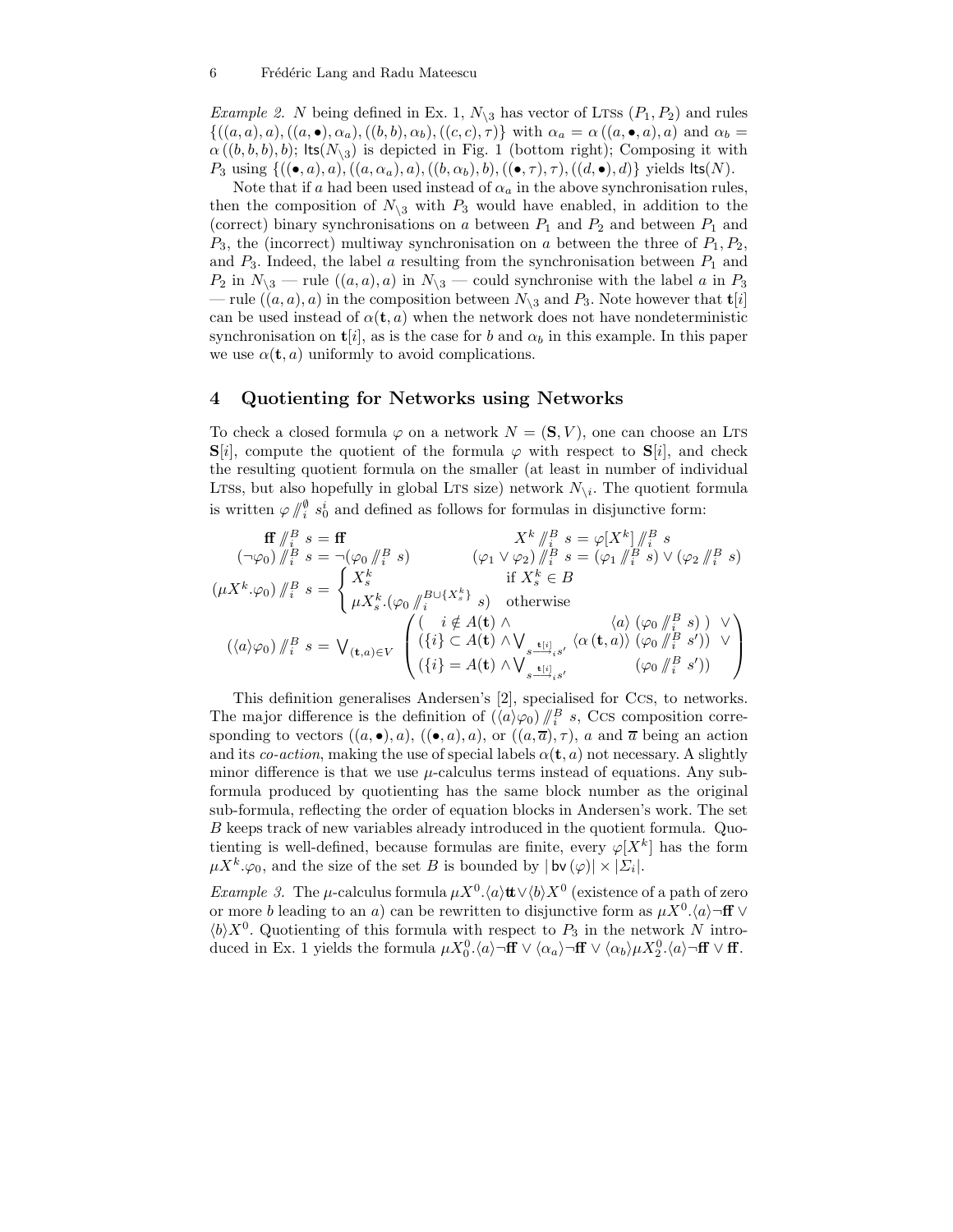

Fig. 2. Examples of formula graphs

We now show that quotienting can be implemented as a network that realises a product between an LTS encoding the formula (called a *formula graph*) and an individual Lts of the network under verification. The formula graph corresponding to a formula  $\varphi$  in disjunctive form is an LTS whose states are identified with sub-formulas of  $\varphi$  and whose transitions are labelled by  $\vee$ ,  $\neg$ ,  $\mu^k$  (k being a block number), and  $\langle a \rangle$  (a being any action of the network under verification). The initial state of the formula graph is  $\varphi$ , ff is a deadlock state, and each sub-formula has transitions as follows:

$$
X^k \xrightarrow{\vee} \varphi[X^k] \qquad \neg \varphi_0 \xrightarrow{\neg} \varphi_0 \qquad \langle a \rangle \varphi_0 \xrightarrow{\langle a \rangle} \varphi_0
$$
  

$$
\varphi_1 \lor \varphi_2 \xrightarrow{\vee} \varphi_1 \qquad \varphi_1 \lor \varphi_2 \xrightarrow{\vee} \varphi_2 \qquad \mu X^k \cdot \varphi_0 \xrightarrow{\mu^k} \varphi_0
$$

Formula graphs are finite, connected, and every circular path (i.e., from one state to itself) contains at least one transition that is labelled by  $\mu^{\dot{k}}$ . We write enc $(\varphi)$ the formula graph of  $\varphi$ . Conversely, every formula graph  $P = (S, A, \rightarrow, s_0)$  can be decoded into the closed formula  $\text{dec}(P, s_0, \emptyset)$  as follows, where E is a mapping of the form  $\{s \mapsto k \mid s \in \Sigma \wedge k \in \mathbb{N}\}$ :

$$
\begin{array}{ll} \mbox{dec\,}(P,s,E)= \begin{cases} \mathsf{X}^k_s & \mbox{if } s \mapsto k \in E \\ \bigvee_{s \ \sigma_{-s'} s'} \delta^s_\sigma(P,s',E) & \mbox{otherwise} \end{cases} \quad \mbox{where} \\ \delta^s_\vee(P,s',E)= \mbox{dec\,}(P,s',E) & \delta^s_\neg(P,s',E)= \neg \mbox{dec\,}(P,s',E) \\ \delta^s_{\langle a \rangle}(P,s',E)= \langle a \rangle \mbox{dec\,}(P,s',E) & \delta^s_{\mu^k}(P,s',E)= \mu \mathsf{X}^k_s \mbox{.dec\,}(P,s',E \cup \{s \mapsto k\}) \end{array}
$$

This definition implies that a deadlock state decodes as ff (empty disjunction). dec is well-defined, the mapping  $E$  ensuring termination. Although the states of a formula graph are identified by formulas, only the transition labels are required for decoding. In figures, states will be be simply identified by numbers.

*Example 4.* The formula graph corresponding to the formula  $\mu X^{0}$ . $(\langle a \rangle \mathbf{t}) \vee \langle b \rangle X^{0}$ introduced in Ex. 3 is depicted in Fig. 2 (left), where 0 denotes the initial state.

**Proposition 1.** If  $\varphi$  is a closed formula, then dec (enc  $(\varphi), \varphi, \emptyset$ ) =  $\varphi$ , modulo commutativity  $(\phi_1 \lor \phi_2 = \phi_2 \lor \phi_1)$ , idempotence  $(\phi \lor \phi = \phi)$ , and renaming of each propositional variable  $X^k \in \mathsf{bv}(\varphi)$  into  $\mathsf{X}^k_{\varphi[X^k]}$ .

Proof. This is a corollary of the more general property stating that for every sub-formula  $\phi$  of  $\varphi$ , if  $\{\varphi[Y^k] \mapsto k \mid Y^k \in \text{fv}(\phi)\} \subseteq E$  and  $E \cap \{\varphi[Y^k] \mapsto k \mid X^k \in E\}$  $Y^k \in \text{bv}(\phi)$  =  $\emptyset$ , then dec (enc  $(\varphi), \phi, E$ ) =  $\phi$  (structural induction on  $\phi$ ).

Using this encoding, the quotienting of a formula  $\varphi$  with respect to the *i*th LTS of a network  $N = (\mathbf{S}, V)$  can be realised as a synchronous product, using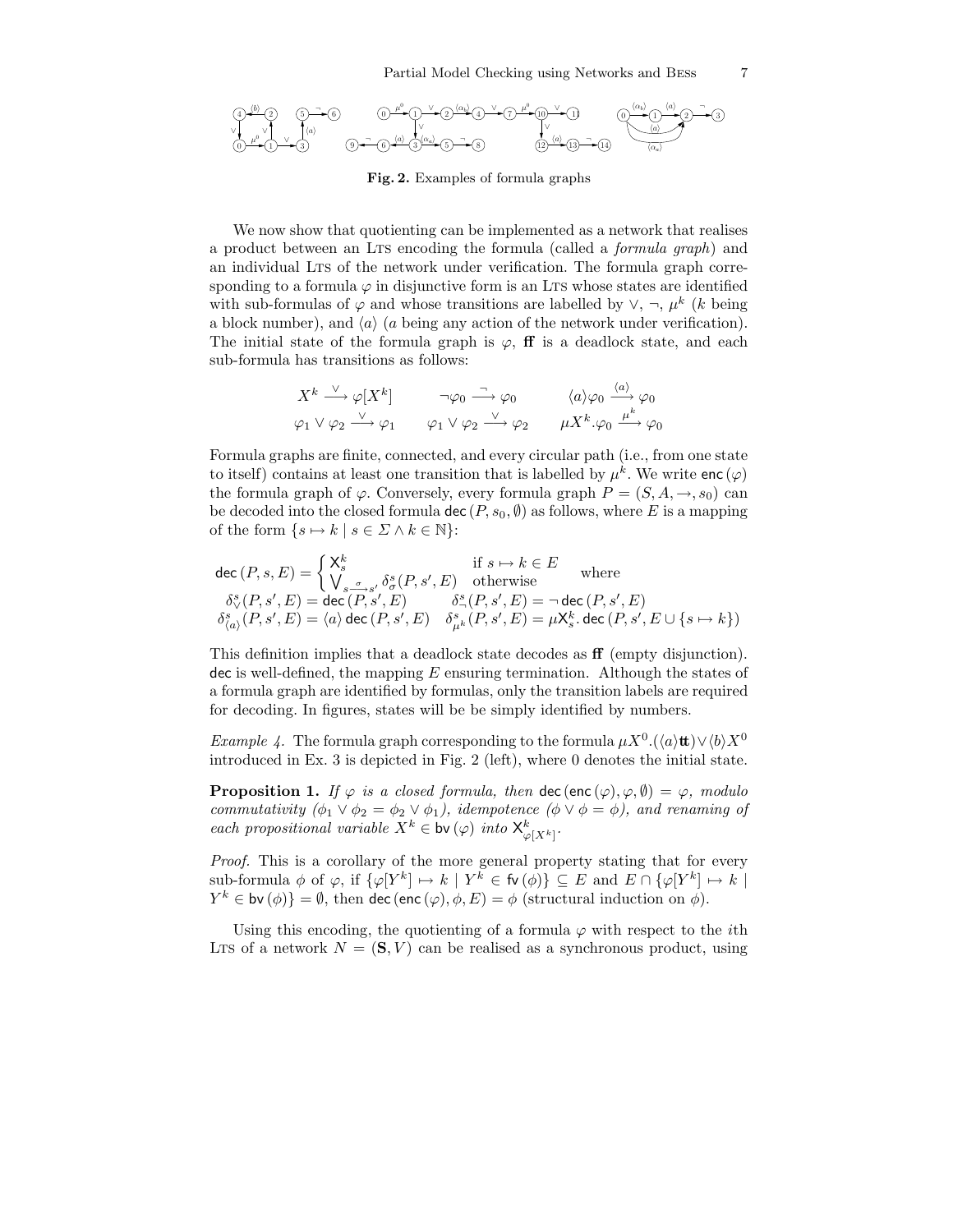the network ((enc  $(\varphi), \mathbf{S}[i], V/\!\!/_i$ ), where  $V/\!\!/_i$  denotes the following set of rules:

$$
\left\{ \begin{array}{ll} ((\sigma, \quad \bullet), \quad \sigma) & | \; \sigma \in \{\neg, \vee\} \cup \{\mu^k \mid k \in \mathsf{blocks}(\varphi)\} \; \} \; \cup \\ \{ \; ((\langle a \rangle, \bullet), \quad \langle a \rangle) & | \; (\mathbf{t}, a) \in V \land i \notin A(\mathbf{t}) \; \} & \cup \\ \{ \; ((\langle a \rangle, \mathbf{t}[i]), \langle \alpha \left( \mathbf{t}, a \right) \rangle) \mid (\mathbf{t}, a) \in V \land \{i\} \subset A(\mathbf{t}) \; \} & \cup \\ \{ \; ((\langle a \rangle, \mathbf{t}[i]), \vee) & | \; (\mathbf{t}, a) \in V \land \{i\} = A(\mathbf{t}) \; \} \end{array} \right.
$$

**Proposition 2.** If  $P =$  lts  $((\text{enc } (\varphi), \mathbf{S}[i]), V/\!\!/_{i})$  then  $\text{dec } (P, (\varphi, s^{i}_{0}), \emptyset) =$  $\varphi\, \mathbin{\textcolor{black}{\not}^{^\circ}}_i \, s^i_0, \, \textit{modulo commutativity}, \, \textit{idempotence}, \, \textit{and} \, \textit{renaming of each propositional}$ *variable*  $Y_t^k \in \mathsf{bv}\left(\varphi\left/\!\!/_{i}^B\right. s^i_0\right)$  *into*  $\mathsf{X}^k_{(\varphi[Y^k],t)}$ 

*Proof.* A state of P has the form  $(\phi, s)$ , where  $\phi$  is a sub-formula of  $\varphi$  and s is a state of  $S[i]$ . The proof uses a slighty more general lemma: if  $E = \{(\varphi[Y^k], t) \mapsto$  $k \mid Y_t^k \in B$  then dec  $(P, (\phi, s), E) = \phi \mid i \mid s$  (structural induction on  $\phi \mid i \mid s$ ).

Example 5. Consider the network  $N$  of Ex. 1 and the formula of Ex. 4. Quotienting of the formula with respect to  $P_3$  involves the following set of rules:  $\{((\neg,\bullet),\neg),((\vee,\bullet),\vee),((\mu^0,\bullet),\mu^0),((\langle a \rangle,\bullet),\langle a \rangle),((\langle a \rangle,a),\langle \alpha_a \rangle),((\langle b \rangle,b),\langle \alpha_b \rangle)\}$ It yields the formula graph depicted in Fig. 2 (middle). This graph encodes as expected the quotient formula of Ex. 3, which can be evaluated on  $N_{\setminus 3}$ .

Working with formulas in disjunctive form is crucial: branches in the formula graph denote disjunctions between sub-formulas (or-nodes). During composition between the formula graph and an individual LTs, the impossibility to synchronise on a modality  $\langle a \rangle$  (no transition labelled by  $\mathbf{t}[i]$  in the current state of the individual LTS) denotes invalidation of the corresponding sub-formula, which merely disappears, in conformance with the equality  $\mathbf{f} \mathbf{f} \vee \varphi_0 = \varphi_0$ .

#### 5 Formula Graph Simplifications

The size (number of states) of a formula graph of size  $n$  quotiented with respect to an LTS of size m is bounded by  $n \times m$ . Hence, as observed by Andersen [2], simplifications are needed to keep intermediate quotiented formulas at a reasonable size. We present in Fig. 3 several simplifications applying to formula graphs, as conditional rules of the form " $l \rightarrow r$  (cond)" where l and r are subsets of transition relations, such that every variable representing a state (written s,  $s_1, s_2, \ldots$ ) or a label (written  $\sigma, \sigma_1, \sigma_2, \ldots$ ) in r or in the condition cond must occur in l. It means that all transitions matching the left-hand side so that cond is satisfied can be replaced by the transitions of the right-hand side.

Elimination of  $\vee$ -transitions (1). This rule is essential to eliminate the transitions labelled by  $\vee$  introduced by synchronisation rules of the form  $((\langle a \rangle, \mathbf{t}[i], \vee)$ during quotienting. It can be achieved efficiently by applying reduction modulo  $\tau^*$ .a equivalence [17], ∨-transitions being interpreted as internal ( $\tau$ ) transitions. Elimination of double-negations (2). This rule can be used after the previous one to simplify formulas of the form  $\neg\neg\varphi$ , which may appear, e.g., in the quotienting of  $\neg \langle a \rangle \neg \varphi'$  with an LTs that offers an action synchronising with a.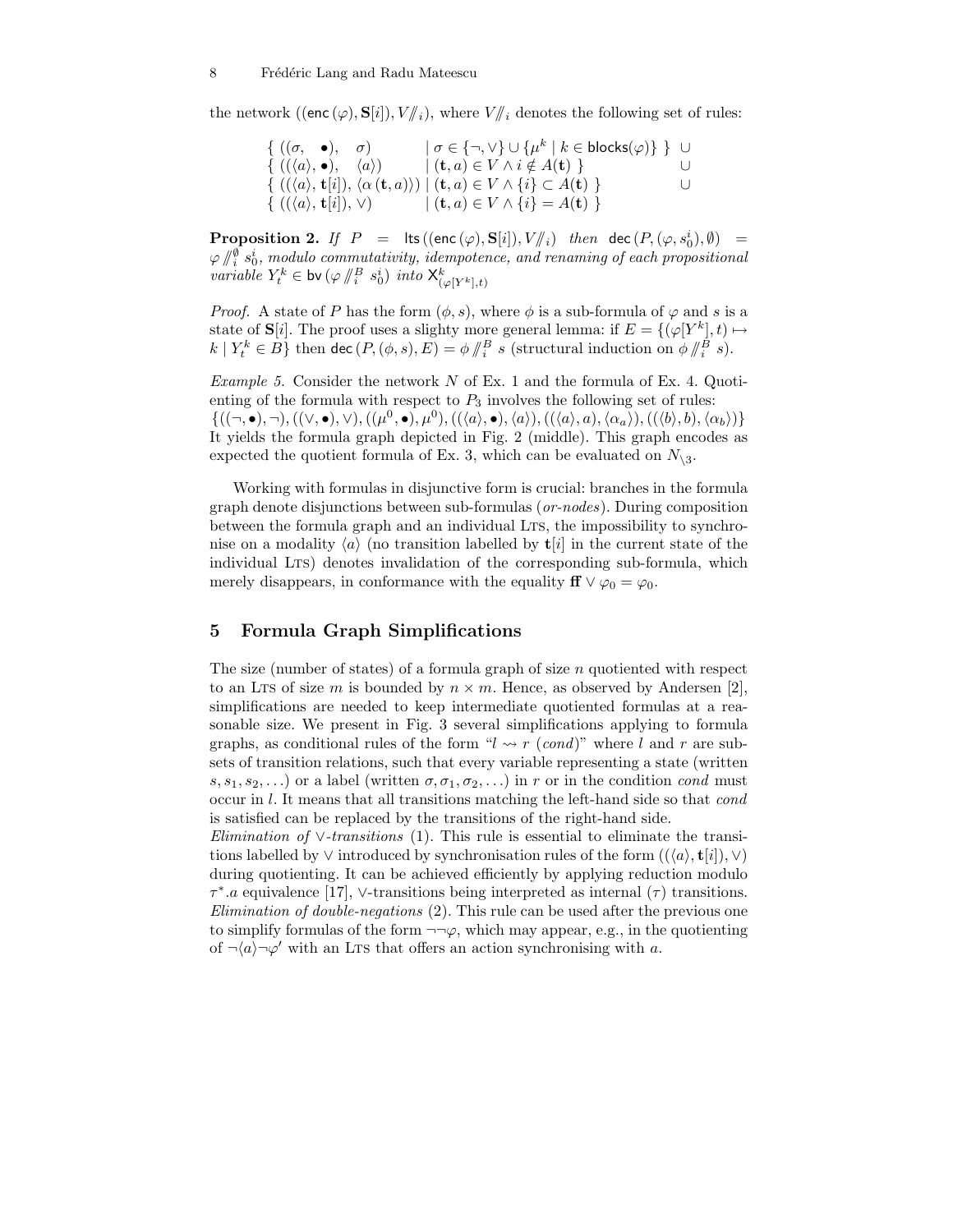| (1) | $s_1 \xrightarrow{\vee} s_2 \xrightarrow{\sigma} s_3 \rightsquigarrow s_1$    |                    |                          | $s_2 \xrightarrow{\sigma} s_3$             |                                                                |
|-----|-------------------------------------------------------------------------------|--------------------|--------------------------|--------------------------------------------|----------------------------------------------------------------|
| (2) | $s_1 \longrightarrow s_2 \longrightarrow s_3$                                 | $\rightsquigarrow$ | $\sqrt{s_{1}}$           | $\sigma$<br>$s_2$ -<br>$\rightarrow$ $s_3$ | $(s_2$ has a single<br>outgoing transition)                    |
| (3) | $s_1 \xrightarrow{\mu^k} s_2 \rightsquigarrow s_1 \xrightarrow{\vee} s_2$     |                    |                          |                                            | (decoding of $s_2$ does<br>not contain $X_{s_1}^k$ )           |
| (4) | $s_1 \longrightarrow s_2$                                                     |                    | $\rightsquigarrow$ $s_1$ | s <sub>2</sub>                             | $(s_2 \text{ evaluates to } \mathbf{t})$                       |
| (5) | $\begin{array}{ccccc}\n\sigma_2 & & & \nearrow & & \nearrow & \\ \end{array}$ |                    |                          | $s_1 \longrightarrow f f$                  | $(s_1$ evaluates to <b>tt</b> )                                |
|     | $s_2 \quad \ldots \quad s_n$                                                  |                    | $\frac{s_2}{}$           | $\ldots$<br>$s_n$                          |                                                                |
| (6) | $s_1 \xrightarrow{\sigma} s_2$                                                | $\rightsquigarrow$ | $s_1$                    | $s_2$                                      | $(\sigma \neq \neg \text{ and } s_2)$<br>evaluates to $f{f}$ ) |
| (7) | $s_1$<br>$\sqrt{\sigma_n}$<br>$\sigma_2$                                      | $\rightsquigarrow$ |                          | $s_1$                                      | $(s_1$ evaluates to $\mathbf{f}$                               |
|     | $S_n$<br>$s_2$<br>$\cdots$                                                    |                    | $s_2$                    | $s_n$                                      |                                                                |
|     |                                                                               |                    |                          |                                            |                                                                |

Fig. 3. Simplification rules applying to formula graphs

Elimination of  $\mu$ -transitions (3). The transition from  $s_1$  to  $s_2$  denotes a propositional variable  $\mathsf{X}_{s_1}^k$ , which does not occur free in the formula if at least one of the following sufficient (and checkable in linear time) conditions holds: (i)  $s_1$  and  $s_2$ are not in the same strongly connected component; (ii)  $s_1$  satisfies the recursive condition " $s_1$  has a single predecessor p, distinct from the initial state, and either p has a single  $\mu$ -transition to  $s_1$  or p satisfies this condition, recursively". This condition is well-founded as long as it is applied to reachable states.

Evaluation of constant sub-formulas (4–7). To decide whether a state denotes a sub-formula that evaluates to a constant in any context, we consider the following BES, consisting in blocks  $T^k$  and  $F^k$   $(k \in 0..n)$  of respective signs  $\mu$  and  $\nu$ ,  $n$ being the greatest block number in the formula graph. Blocks are ordered so that  $k < k'$  implies  $T^k$  (resp.  $F^k$ ) is before  $T^{k'}$  (resp.  $F^{k'}$ ):

$$
\begin{aligned} T^k: \big\{ \text{ } T^k_s = _\mu \bigvee_{s \text{ } \stackrel{\vee}{\longrightarrow} s'} T^k_{s'} \vee \bigvee_{s \text{ } \stackrel{\frown}{\longrightarrow} s'} F^{k}_{s'} \vee \bigvee_{s \text{ } \stackrel{\mu^{k'}}{\longrightarrow} s'} T^{k'}_{s'} \text{ } \big\}_{s \in \Sigma} \\ F^k: \big\{ \text{ } F^k_s = _\nu \bigwedge_{s \text{ } \stackrel{\vee}{\longrightarrow} s'} F^k_{s'} \wedge \bigwedge_{s \text{ } \stackrel{\langle \beta \rangle}{\longrightarrow} s'} F^{k}_{s'} \wedge \bigwedge_{s \text{ } \stackrel{\frown}{\longrightarrow} s'} T^{k}_{s'} \wedge \bigwedge_{s \text{ } \stackrel{\mu^{k'}}{\longrightarrow} s'} F^{k'}_{s'} \text{ } \big\}_{s \in \Sigma} \end{aligned}
$$

We consider only the variables reachable from  $T_{s_0}^0$  or  $F_{s_0}^0$ ,  $s_0$  being the initial state of the formula graph. A state  $s$  denotes  $t$ t (resp.  $f$ f) if the Boolean variables  $T_s^k$  (resp.  $F_s^k$ ) evaluate to **tt** in all (reachable) blocks k. Due to the presence of modalities, there may be states s and blocks k such that  $T_s^k$  and  $F_s^k$  are both false, indicating that the corresponding sub-formula is not constant. Intuitively,  $T_s^k$  expresses that s evaluates to **tt** in block k if one of its successors following a transition labelled by  $\vee$  or  $\mu^{k'}$  evaluates to **tt**, or one of its successors following a transition labelled by  $\neg$  evaluates to **ff**. Variable  $F_s^k$  expresses that state s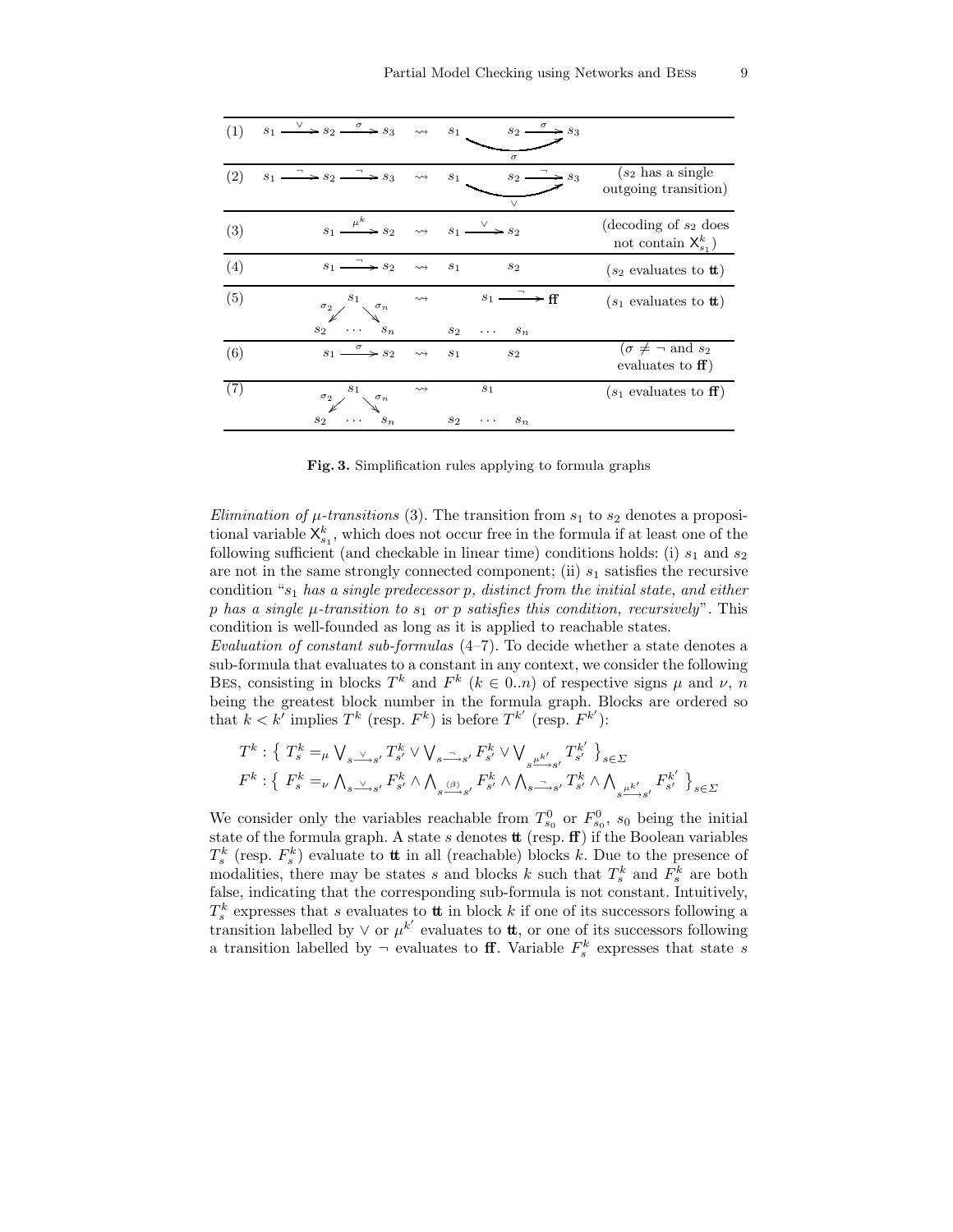evaluates to ff in block k if all its successors following transitions labelled by  $\vee$ ,  $\mu^{k'}$ , or modalities (by applying the identity  $\langle a \rangle \mathbf{ff} = \mathbf{ff}$ ) evaluate to  $\mathbf{ff}$  and all its successors following transitions labelled by  $\neg$  evaluate to **tt**. Regarding fix-point signs, observe that  $F_{\mu X^k.X^k}^k =_\nu F_{\mu X^k.X^k}^k$  and  $T_{\mu X^k.X^k}^k =_\mu T_{\mu X^k.X^k}^k$  respectively evaluate to **tt** and **ff**, reflecting that  $\mu X^k$ .  $X^k$  evaluates to **ff** as expected.

Repeated applications of quotienting progressively eliminate modalities, until none of them remains in the formula graph, which then necessarily evaluates to a constant equal to the result of evaluating the formula on the whole network. Sharing of equivalent sub-formulas. In addition to the above rules, reducing a formula graph modulo strong bisimulation does not change its decoding, modulo idempotence, renaming of propositional variables, and unification of equivalent variables defined in the same block. Strong bisimulation reduction can thus decrease the size of intermediate formula graphs. The reader may note that the heuristic to determine that two variables denote equivalent sub-formulas given in Andersen's work  $[2]$  is similar to the definition of strong bisimulation on LTss.

A careful comparison between the simplifications proposed by Andersen [2] and ours would be useful and is left for further work.

Example 6. After applying the above simplifications to the formula graph of Ex. 5, we obtain the (smaller) formula graph depicted in Fig. 2 (right), which corresponds to the formula  $(\langle a \rangle \mathbf{t}) \vee (\langle \alpha_a \rangle \mathbf{t}) \vee (\langle \alpha_b \rangle \langle a \rangle \mathbf{t}).$ 

*Example 7.* The graph corresponding to  $\mu X^{0}$ . $(\langle a \rangle \mu Y^{0} \cdot \langle b \rangle X^{0}) \vee \langle c \rangle X^{0}$  reduces as expected to a deadlock state representing the constant ff (left as an exercise).

#### 6 Simplification of Alternation-Free Formula Graphs

Simplifications apply to  $\mu$ -calculus formulas of arbitrary alternation depth. We focus here on the alternation-free  $\mu$ -calculus fragment, which has a linear-time model checking complexity [15] and is therefore more suitable for scaling up to large Ltss. We propose a variant of constant sub-formula evaluation specialised for alternation-free formulas, using alternation-free Bess [1].

Even in the case of alternation-free formulas, the above Bes is not alternation-free due to the cyclic dependency between  $T^k$  and  $F^k$ , e.g., when evaluating sequences of  $\neg$ -transitions. In Fig. 4, we propose a refinement of this BES, which splits each variable  $T_s^k$  of sign  $\mu$  into two variables  $T_s^{+k}$  of sign  $\mu$  and  $F_s^{-k}$  of sign  $\nu$ , which evaluate to true iff the sub-formula corresponding to state s is preceded by an even (for  $T_s^{+k}$ ) or odd (for  $F_s^{-k}$ ) number of negations and evaluates to true. Variable  $F_s^k$  is split similarly. This BES is a generalisation, for formula graphs containing negations and modalities, of the Bes characterising the solution of alternation-free Boolean graphs outlined in [35].

For general formulas, this Bes is not alternation-free due to the cyclic dependencies between  $T^k$  and  $F^{k'}$ , of different fix-point signs. Yet, for alternation-free block-labelled formulas, it is alternation-free, since each dependency from  $T<sup>k</sup>$ to  $F^{k'}$  (or from  $F^k$  to  $T^{k'}$ ) always traverses a  $\mu$ -transition preceded by an odd number of negations, which switches to a different block number  $k' > k$ .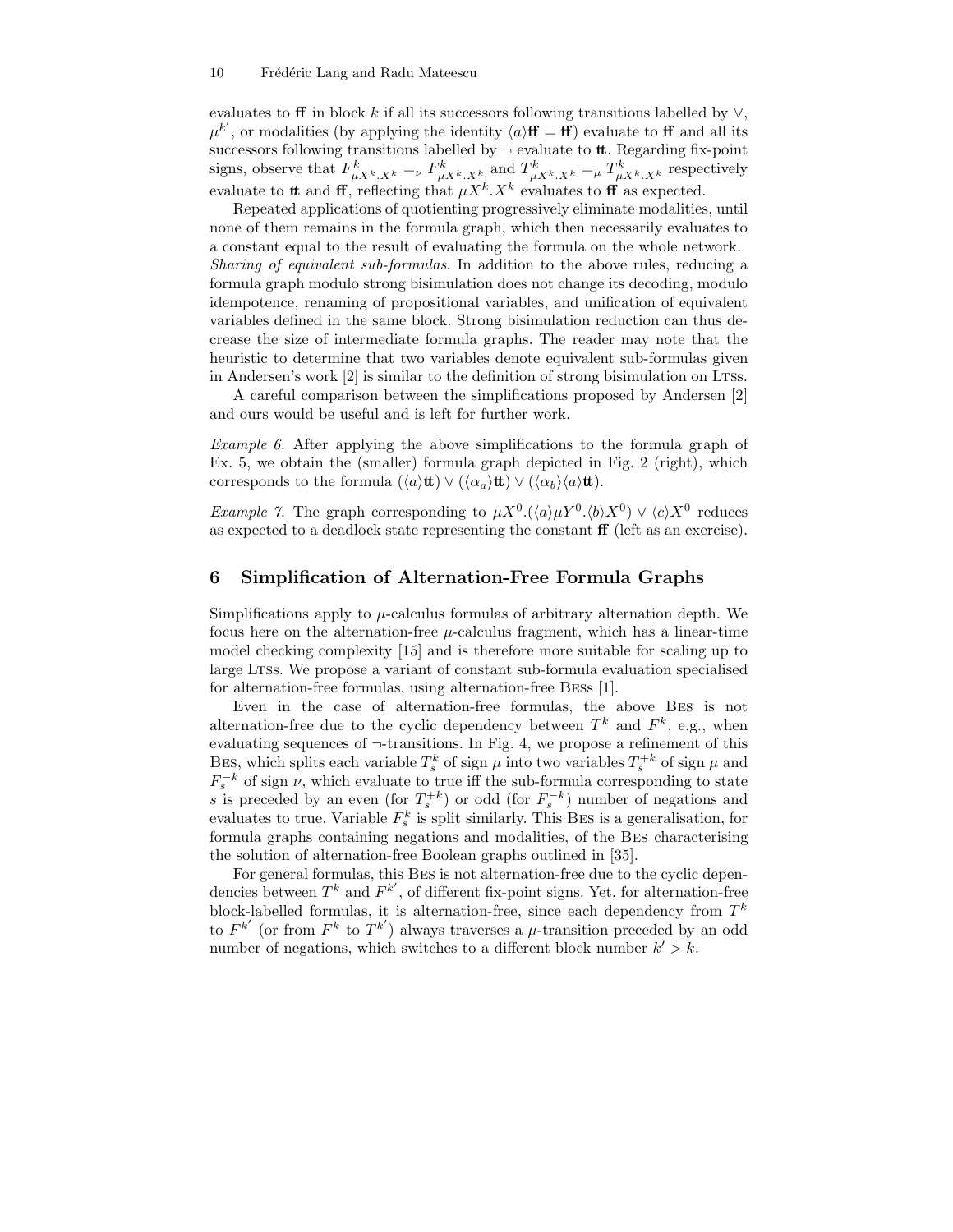$$
T^k: \left\{ \begin{aligned} &T_s^{+k} =_{\mu} \bigvee_{s \, \searrow_{s s^\prime}} T_{s^\prime}^{+k} \vee \bigvee_{s \, \supset_{s s^\prime}} T_{s^\prime}^{-k} \vee \bigvee_{s \, \supset_{s^\prime}^{k^\prime_{s^\prime}}} T_{s^\prime}^{+k^\prime} \\ &T_s^{-k} =_{\mu} \bigwedge_{s \, \searrow_{s s^\prime}} T_{s^\prime}^{-k} \wedge \bigwedge_{s \, \stackrel{(\beta)}{\longrightarrow}_{s^\prime}} T_{s^\prime}^{-k} \wedge \bigwedge_{s \, \supset_{s^\prime}^{k^\prime_{s^\prime}}} T_{s^\prime}^{+k} \wedge \bigwedge_{s \, \stackrel{(\mu k^\prime)}{\longrightarrow}_{s^\prime}} F_{s^\prime}^{+k^\prime} \bigg\} \right\}_{s \in \varSigma} \\ &F^k: \left\{ \begin{aligned} &F_s^{+k} =_{\nu} \bigwedge_{s \, \searrow_{s s^\prime}} F_{s^\prime}^{+k} \wedge \bigwedge_{s \, \stackrel{(\beta)}{\longrightarrow}_{s^\prime}} F_{s^\prime}^{+k} \wedge \bigwedge_{s \, \supset_{s s^\prime}} F_{s^\prime}^{-k} \wedge \bigwedge_{s \, \stackrel{(\mu k^\prime)}{\longrightarrow}_{s^\prime}} F_{s^\prime}^{+k^\prime} \bigvee \bigwedge_{s \, \stackrel{(\mu k^\prime)}{\longrightarrow}_{s^\prime}} T_{s^\prime}^{+k^\prime} \end{aligned} \right\}_{s \in \varSigma} \end{aligned}
$$

Fig. 4. Bes for the evaluation of constant alternation-free formulas

#### 7 Implementation

We have implemented partial model checking of alternation-free  $\mu$ -calculus formulas using CADP, which provided much of what was needed:

- $-$  Individual processes can be described in the language LOTOS  $[24]$ , or in the LOTOS NT variant of E-LOTOS [25], among others, for which CADP contains tools to generate LTSs automatically.
- Process compositions can be described in the Exp.Open 2.0 language [28], which provides various parallel composition operators, such as synchronisation vectors [7], process algebra operators (LOTOS, CCS, CSP,  $\mu$ CRL), and the generalised parallel composition operator of E-Loros [21]. It also provides generalised operators for hiding, renaming, and cutting labels based on a representation of label sets using regular expressions. The Exp.Open 2.0 tool compiles its input into a network of LTSs. It then generates C code for representing the transition relation  $[18]$ , so that the LTs can be either generated or traversed on-the-fly using various libraries. For partial model checking, the Exp.Open 2.0 tool has been slightly extended both to implement sub-network extraction and to generate the network representing the parallel composition between the formula graph and a chosen individual LTS.
- Alternation-free  $\mu$ -calculus formulas can be handled by the EVALUATOR 3.5 on-the-fly model checker [38], in which an option has been added for compiling a formula into a formula graph.
- $-$  Reductions modulo  $\tau^*$ . a equivalence and strong bisimulation are achieved using respectively the REDUCTOR and BCG\_MIN tools of CADP.

Elimination of double-negations, of  $\mu$ -transitions, and evaluation of constant formulas have been implemented in a new prototype tool (1, 000 lines of C code), which relies on the CAESAR\_SOLVE library [37] for solving alternation-free BES. Finally, selection of the LTS w.r.t. which the formula is quotiented at each step is done using the principles described in [16] for networks of LTSs.

#### 8 Experimentation

We have used partial model checking in a case-study in avionics, namely the verification of a communication protocol between a plane and the ground, based on TFTP (Trivial File Transfer Protocol)/UDP (User Datagram Protocol) [22].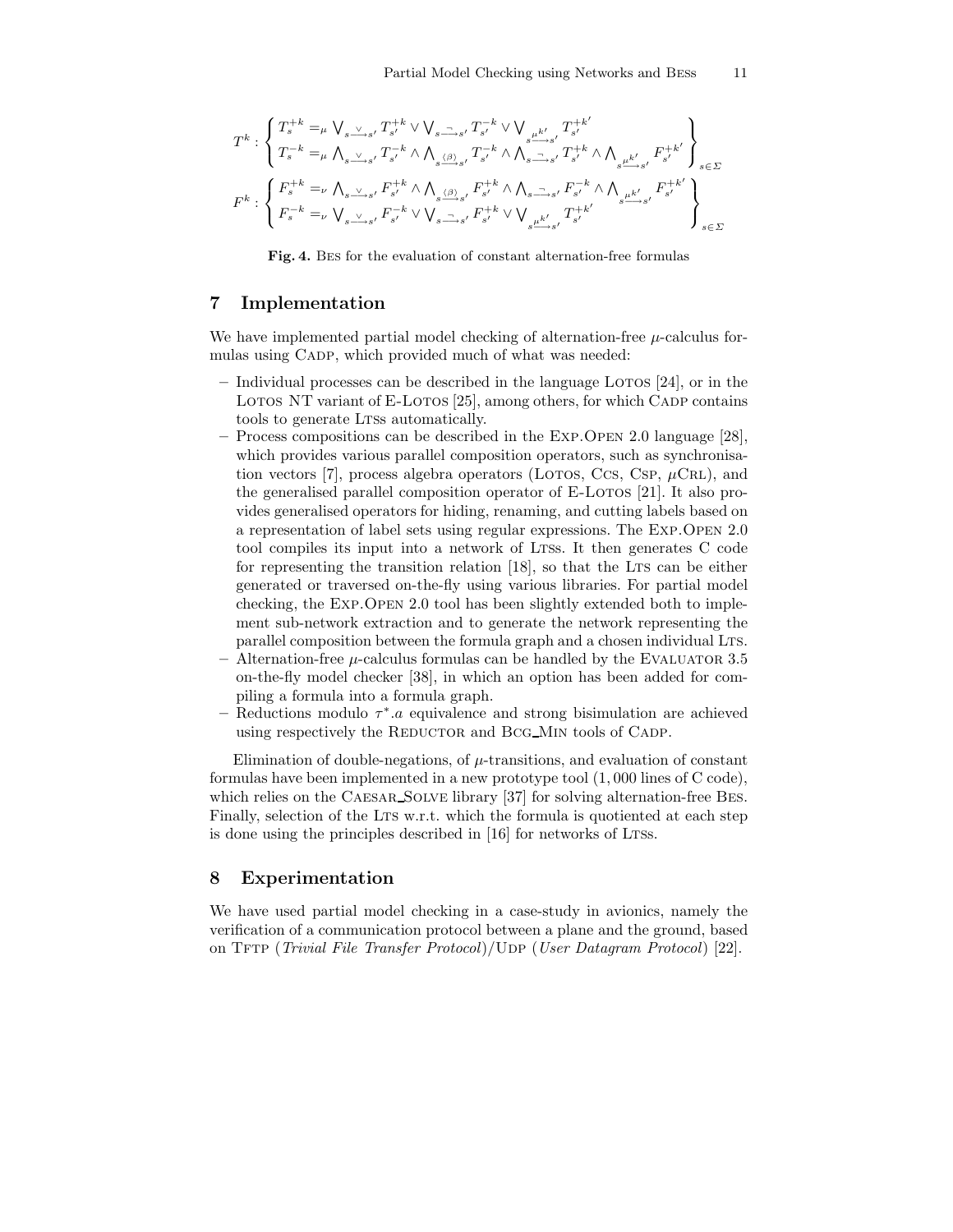#### 12 Frédéric Lang and Radu Mateescu

The system consists in two instances of the TFTP connected by UDP using a FIFO buffer. We considered five scenarios, named  $A$  to  $E$ , depending whether each instance may write and/or read a file. We also checked the (alternation-free)  $\mu$ -calculus (branching-time) properties named A01 to A28, studied in [22], both using the well-established on-the-fly model checker EVALUATOR 3.5 [38] of CADP and using the partial model checking approach described in this paper. These experiments were done on a 64-bit computer with 148 gigabytes of memory.

The results summarized in Tab. 1 give, for each scenario, the LTS size in kilostates (ks), and for each property, the peak of memory in megabytes (MB) used by on-the-fly model checking (column fly) and partial model checking (column pmc). Some properties being irrelevant to some scenarios (e.g., they concern a read or write operation absent in the corresponding scenario), they have not been checked, explaining the shaded cells. The symbol  $\forall x$ " corresponds to unfinished verifications that used too much memory. For lack of space, times are not reported but each partial model checking experiment that used less than 100 MB of memory took from a few seconds to less than a minute. Note that the major part of time and memory are used by formula simplifications, as compared to the low complexity of the synchronous product operation used for quotienting.

These results confirm that partial model checking may be much more efficient (up to 600 times less memory in this example) than on-the-fly model checking. For several properties, we observe that partial model checking sometimes allows complete evaluation of formulas before they have been quotiented with respect to all individual Ltss, because the truth value of the formula is independent of some individual Lts. However, in a few cases, partial model checking leads to combinatorial explosion (properties A12, A13, A15, and A17) while on-thefly model checking is efficient. This is inherent to the structure of the system, intermediate quotients needing to capture a large part of the behaviour before the truth value of the formula can be computed. This shows that both approaches are complementary and worthy of being used concurrently.

#### 9 Conclusion

The original contributions of this paper are the following: (1) Partial model checking has been generalised to the network model, which subsumes many parallel composition operators. (2) An efficient implementation of quotienting with respect to an individual Lts has been proposed, using a simple synchronous product between this Lts and a graph representation of the formula. A key is the representation of the formula in a disjunctive form (using negations), which turns every node of the formula graph into an  $or-node.$  (3) An efficient implementation of formula simplifications has also been proposed, using a combination of existing algorithms (such as reductions modulo equivalence relations), simple transformations, and traversals of the formula graph using a Bes. Using a graph equivalence relation to simplify the formula was already proposed in [8], where the formula was translated into an and-or-graph and then reduced modulo strong bisimulation. We use a weaker relation  $(\tau^* . a$  equivalence) that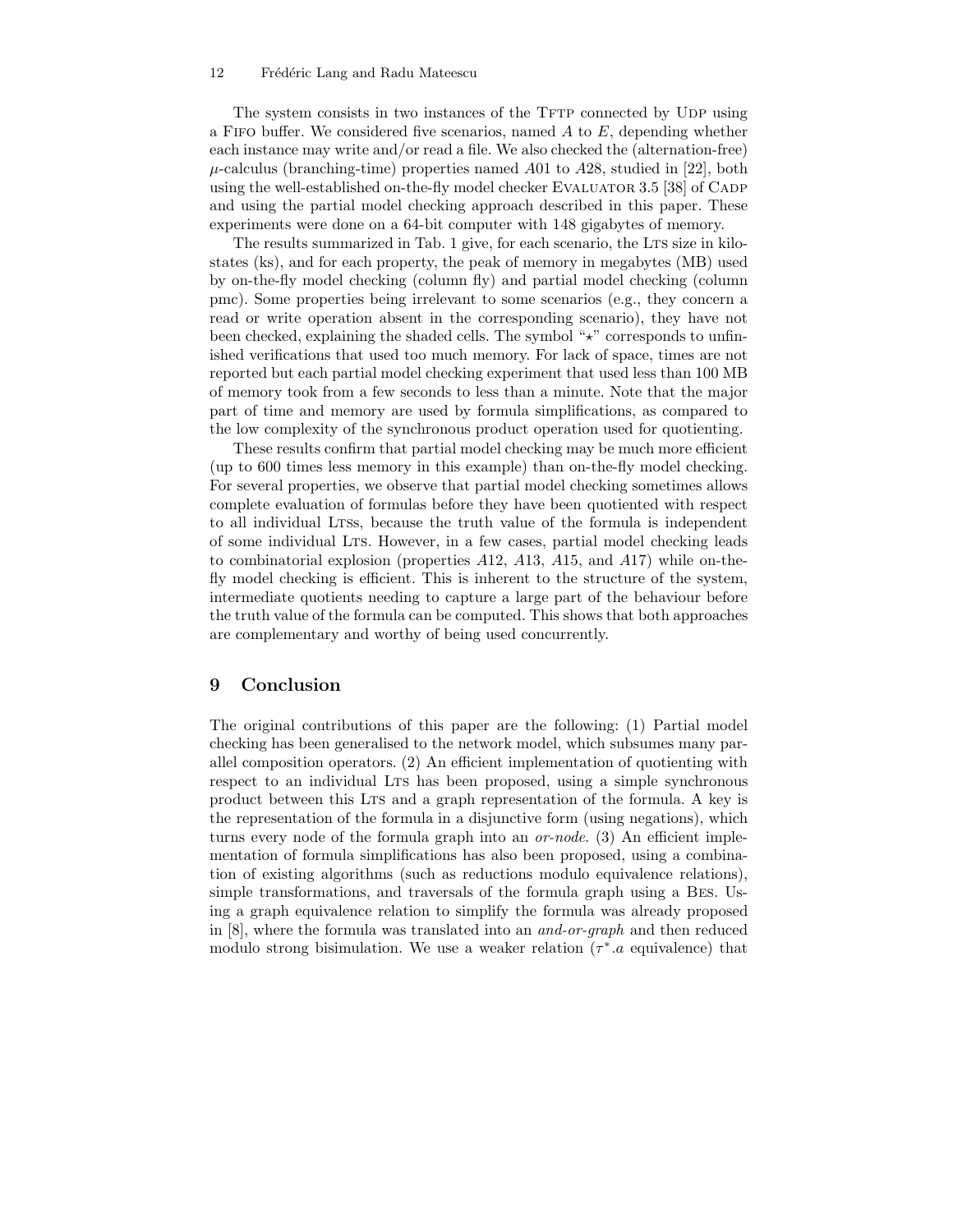|                  | Scenario A |              | Scenario $B$ |              | Scenario $C$       |                 | Scenario $D$ |              | Scenario $E$ |                 |  |
|------------------|------------|--------------|--------------|--------------|--------------------|-----------------|--------------|--------------|--------------|-----------------|--|
|                  | 1,963 ks   |              | 867 ks       |              |                    | 35,024 ks       |              | 40,856 ks    |              | 19,436 ks       |  |
| Prop             | fly        | $_{\rm pmc}$ | fly          | $_{\rm pmc}$ | $\overline{f}$ $f$ | $_{\rm pmc}$    | fly          | $_{\rm pmc}$ | $f_{\rm IV}$ | pmc             |  |
| A01              | 199        | 6            | 89           | 6            | 2,947              | 24              | 3,351        | 27           | 1,530        | 23              |  |
| A02              | 207        | 6            | 93           | 6            | 3,156              | 25              | 3,631        | 28           | 1,612        | 10              |  |
| A03              | 182        | 6            | 80           | 6            | 2,737              | 6               | 3,162        | 6            | 1,386        | $6\overline{6}$ |  |
| A04              | 199        | 6            | 89           | 6            | 2,947              | 6               | 3,351        | 29           | 1,530        | 7               |  |
| A05              | 10         | 6            | 7            | 6            | 7                  | 6               | 7            | 6            | 10           | 10              |  |
| A06              | 187        | 6            | 85           | 6            | 2,808              | $6\phantom{.}6$ | 3,249        | 7            | 1,428        | $6\phantom{1}6$ |  |
| A07              | 187        | 6            | 85           | 6            | 2,808              | 6               | 3,249        | 6            | 1,428        | $\overline{6}$  |  |
| A08              | 186        | 6            | 80           | 6            | 2,745              | 6               | 3,170        | 6            | 1,390        | 6               |  |
| A09a             |            |              |              |              |                    |                 | 3,290        | 28           | 1,488        | $\overline{6}$  |  |
| A09b             |            |              |              |              | 2,955              | 6               |              |              |              |                 |  |
| A10              |            |              |              |              | 3,354              | 6               |              |              | 1,674        | 6               |  |
| A11              |            |              |              |              | 3,206              | $\,6\,$         | 4,444        | 7            | 1,711        | $6\phantom{.}6$ |  |
| A12              |            |              |              |              | 620                | $\star$         | 133          | $\star$      | 101          | $\star$         |  |
| A <sub>13</sub>  |            |              |              |              |                    |                 | 4,499        | $\star$      | 2,094        | $\star$         |  |
| A14              | 267        | 6            |              |              | 3,988              | 23              |              |              | 2, 107       | 15              |  |
| A15              |            |              | 118          | 15           | 521                | $\star$         | 156          | $^\star$     | 1,524        | 59              |  |
| A16              |            |              |              |              |                    |                 |              |              | 186          | 8               |  |
| A17              |            |              |              |              | 667                | $\star$         | 569          | 2,702        |              |                 |  |
| A <sub>18</sub>  |            |              | 85           | 6            | 476                | 11              | 255          | 6            | 1,391        | 6               |  |
| A <sub>19</sub>  |            |              | 207          | 6            | 6,352              | 90              | 8,753        | 13           | 3,104        | 55              |  |
| A20              | 31         | 9            |              |              | 837                | 21              |              |              | 261          | 25              |  |
| A21              | 374        | 6            |              |              | 4,958              | 25              |              |              | 2,817        | 25              |  |
| $\overline{A22}$ |            |              | 35           | 7            |                    |                 | 427          | 1,271        | 191          | 650             |  |
| A23              |            |              | 170          | 6            |                    |                 | 6,909        | 9            | 3,039        | 40              |  |
| A24              | 41         | 9            |              |              | 427                | 1,786           |              |              |              |                 |  |
| A25              | 391        | 6            |              |              | 5,480              | 40              |              |              |              |                 |  |
| A26              | 195        | 6            |              |              | 2,857              | 15              |              |              | 1,477        | 10              |  |
| A27              | 228        | 6            |              |              | 3,534              | 6               |              |              | 1,871        | $6\overline{6}$ |  |
| A28              |            |              | 102          | 6            | 3,654              | 22              | 4,032        | 6            | 1,821        | $\overline{6}$  |  |

Table 1. Experimental results for the TFTP/UDP case study

enables more reduction of the formula graph, and we apply it directly on simple LTSs, thus allowing efficient LTS reduction tools to be used without any modification. Our simplifications integrate smoothly in the approach, both quotienting and simplifications applying to the same graph representation, without encoding and decoding formulas back and forth. (4) A specialisation to the case of alternation-free formulas (using alternation-free Bes) has also been presented, showing that partial model checking may result in much better performance than complementary approaches, such as on-the-fly model checking. Only small software developments were required, thanks to the wealth of functionalities available in CADP. The approach would be also applicable to formulas of arbitrary alternation depth using a solver for Bes of arbitrary alternation depth.

The implementation of quotienting as a synchronous product opens the way for combining partial model checking with techniques originating from compositional model generation, such as (compositional)  $\tau$ -confluence reduction [30, 36, 40], or restriction using interface constraints following the approach developed in [23] and refined in [19, 27, 29]. Note also that partial model checking and compositional model generation are complementary. Although it is difficult in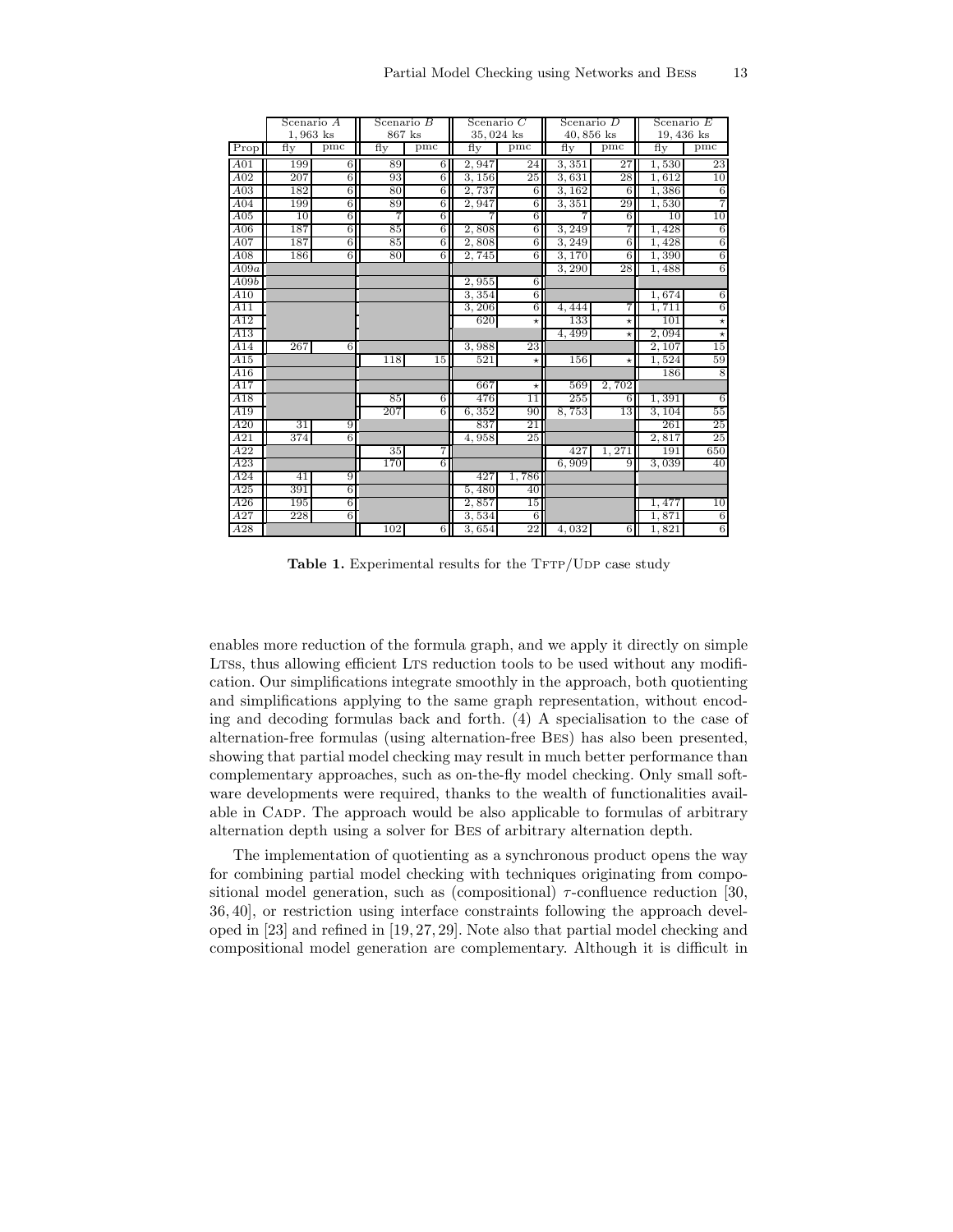14 Frédéric Lang and Radu Mateescu

general to know which of them will be most efficient, a reasonable methodology is to try compositional model generation first (because one then obtains a single model on which all formulas of interest can be evaluated). In case of failure, partial model checking can then be used for each formula.

As future work, we also plan to study partial model checking of certain  $\mu$ calculus formulas of alternation depth 2 describing the existence of complex cycles (e.g.,  $\nu X.\mu Y.(\langle b \rangle X \vee \langle a \rangle Y)$ , expressing the infinite repetition of sequences belonging to the regular language  $a^* \cdot b$ , which can still be checked in lineartime using specialised Bes resolution algorithms [39] generalising the detection of accepting cycles in Büchi automata.

#### References

- 1. H.R. Andersen. Model checking and Boolean graphs. Theoretical Computer Science, 126(1):3–30, 1994.
- 2. H.R. Andersen. Partial Model Checking. In Proc. of Logic in Computer Science LICS. IEEE Computer Society Press, 1995.
- 3. H.R. Andersen and J. Lind-Nielsen. MuDiv: A Tool for Partial Model Checking. In Proc. of CONCUR, 1996.
- 4. H.R. Andersen and J. Lind-Nielsen. Partial Model Checking of Modal Equations: A Survey. STTT, 2(1999):242–259, 1999.
- 5. H.R. Andersen, J. Staunstrup, and N. Maretti. Partial Model Checking with ROB-DDs. In Proc. of TACAS, 1997.
- 6. H.R. Andersen, J. Staunstrup, and N. Maretti. A Comparison of Modular Verification. In Proc. of FASE, 1997.
- 7. A. Arnold. MEC: A System for Constructing and Analysing Transition Systems. In Proc. of Autom. Verif. Methods for Finite State Systems, LNCS 407. 1989.
- 8. S. Basu and C.R. Ramakrishnan. Compositional Analysis for Verification of Parameterized Systems. In Proc. of TACAS, LNCS 2619. Springer, 2003.
- 9. B. Berard and F. Laroussinie. Verification compositionnelle des p-automates. Tech. Report Lot 4.1, RNTL, projet AVERROES, 2003.
- 10. N. Bodentien, J. Vestergaard, J. Friis, K. Kristoffersen, and K. Larsen. Verification of State/Event Systems by Quotienting. Tech. Report RS-99-41, BRICS, 1999.
- 11. A. Bouali, A. Ressouche, V. Roy, and R. de Simone. The Fc2Tools set: a Toolset for the Verification of Concurrent Systems. In Proc. of CAV, LNCS 1102. 1996.
- 12. F. Cassez and F. Laroussinie. Model-checking for hybrid systems by quotienting and constraints solving. In Proc. of CAV, 2000.
- 13. D. Champelovier, X. Clerc, H. Garavel, Y. Guerte, F. Lang, C. McKinty, V. Powazny, W. Serwe, and G. Smeding. Reference Manual of the LOTOS NT to LOTOS Translator (Version 5.4). INRIA/VASY, 2011.
- 14. E. Clarke, O. Grumberg, D. Peled. Model Checking. MIT Press, 2000.
- 15. R. Cleaveland and B. Steffen. A Linear-Time Model-Checking Algorithm for the Alternation-Free Modal Mu-Calculus. FMSD, 2(2):121–147, 1993.
- 16. P. Crouzen and F. Lang. Smart Reduction. In Proc. of Fundamental Approaches to Software Engineering FASE, LNCS 6603. Springer, 2011.
- 17. J.-C. Fernandez and L. Mounier. "On the Fly" Verification of Behavioural Equivalences and Preorders. In Proc. of CAV, LNCS 575. Springer, 1991.
- 18. H. Garavel. OPEN/CÆSAR: An Open Software Architecture for Verification, Simulation, and Testing. In Proc. of TACAS, LNCS 1384. Springer, 1998.